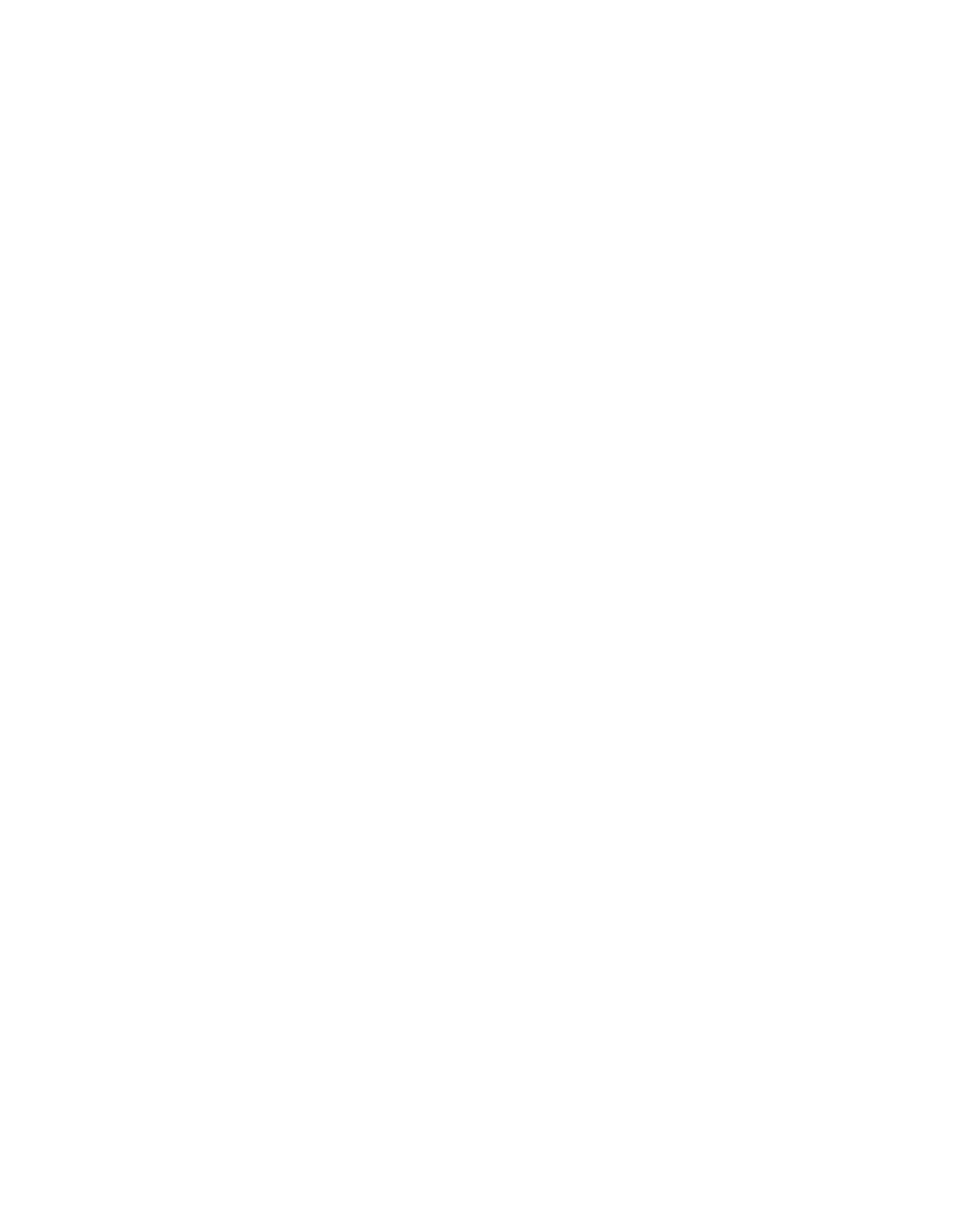# *Welcome to the 28th Annual Right of Way Professional's Workshop*

**September 29 – October 1, 2021**



### **Sponsored by:** *The MN Department of Transportation, Office of Land Management*

| <b>Director</b>                                                                         |  |
|-----------------------------------------------------------------------------------------|--|
| <b>Assistant Director</b><br>Real Estate and Policy Development Section  Julie Groetsch |  |
| <b>Continuing Education Coordinator</b>                                                 |  |
|                                                                                         |  |
| <b>WORKSHOP PLANNING COMMITTEE:</b>                                                     |  |
|                                                                                         |  |
|                                                                                         |  |
|                                                                                         |  |
|                                                                                         |  |
|                                                                                         |  |
|                                                                                         |  |
|                                                                                         |  |
|                                                                                         |  |
|                                                                                         |  |
|                                                                                         |  |
|                                                                                         |  |
|                                                                                         |  |
|                                                                                         |  |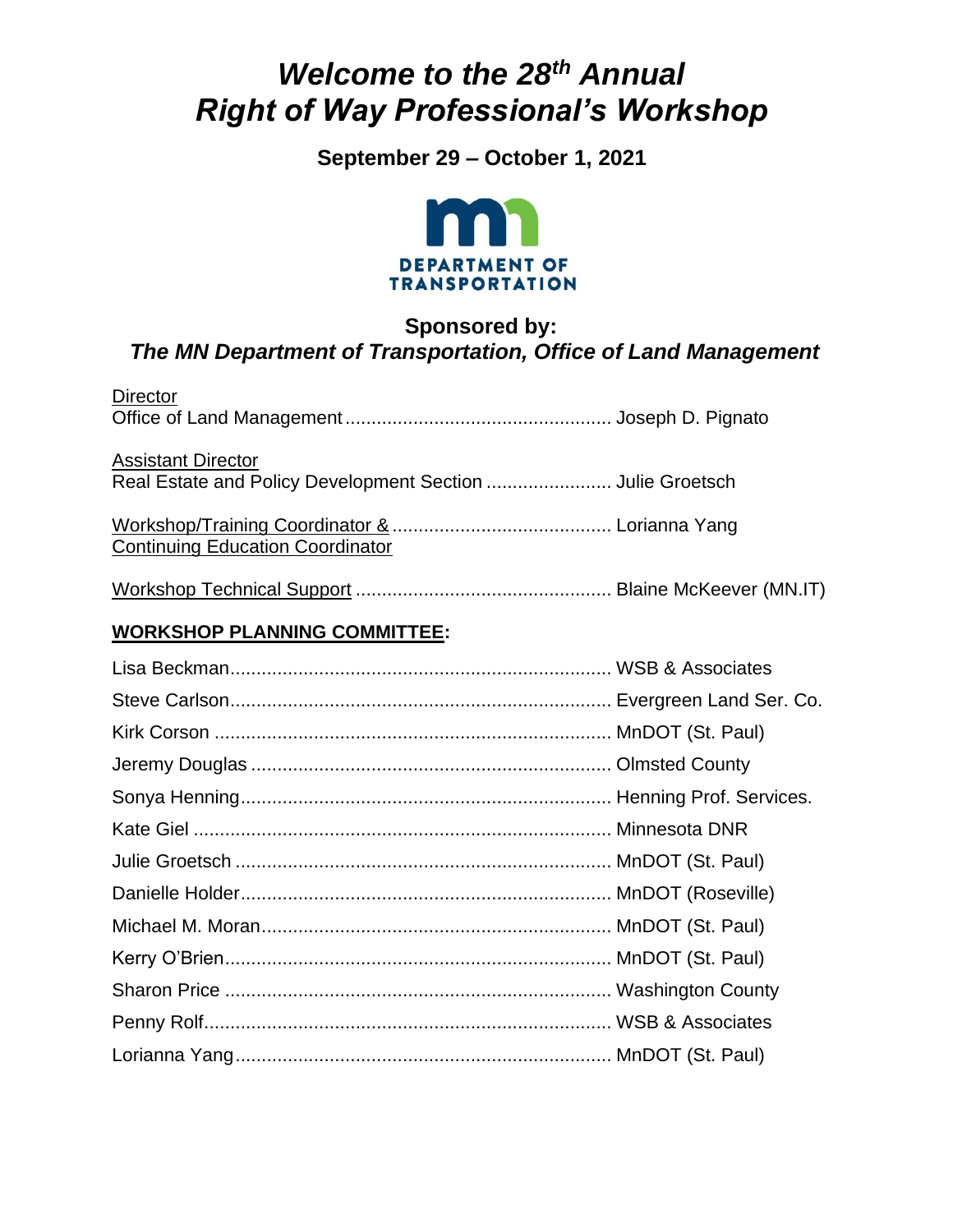## **FROM THE WORKSHOP COMMMITTEE MEMBERS**

On behalf of the Minnesota Department of Transportation's Office of Land Management, welcome to the Right of Way Professional's Workshop. We are proud to have sponsored this event for 28 years. The Department has valued the relationships we have forged with our public and private sector right of way professional partners throughout the State of Minnesota. What began as an information sharing event in 1993 for MnDOT right of way staff has grown over the years and we are grateful for the support we have received.

For many years we have had the good fortune to have many talented and knowledgeable speakers contribute to the quality of the workshop program. We have also had a group of hard-working committee members who have helped to design the workshop's content, secure speakers, and contribute their time and effort in presenting the best program possible. In addition, the contributions of our public and private sector partners have been invaluable as MnDOT does not do this alone.

Just like the very first workshop in 1993, this workshop will include topics of interest to practitioners engaged in the acquisition of right of way for transportation improvement projects. The core subjects offered will include various appraisal, purchasing, relocation, legal and other real estate topics.

The workshop sessions have been arranged in both plenary and concurrent formats. Please take some time to review the schedule and read the session descriptions and speaker biographies found in this booklet as well as which sessions will be repeated. As you review the schedule, please note that almost all the sessions are repeated. Please determine the sessions that will allow you to attend a different class during each hour of the workshop. Pre-planning is always advised. *Please note* that the opening and closing sessions are in the Whitebirch I & II Rooms.

During the workshop, we encourage all attendees to complete the evaluation form in its entirety, which can be found in the information packet that you received at registration. Please fill out the form at the end of the sessions you attend while it is fresh in your mind. Your evaluation will assist the workshop committee plan for future training events as it has always been our goal to respond to the needs and concerns of workshop participants. We value your opinions and suggestions as they make each succeeding year's event more valuable to those in attendance. Please share what you learn with your colleagues.

#### **SAFETY PROTOCOLS**

As you are aware, these are trying times and we want you to know that both Breezy Point Conf. Center Staff and MnDOT workshop organizers have taken steps to put safety protocols in place to mitigate the spread of Covid 19 and the Delta variant. Both Breezy Point Staff and MnDOT staff have people who are certified in Pandemic Compliance Protocols and will do everything in their power to mitigate the spread of the virus. To this end, we need your help and cooperation with the following:

- **MnDOT Staff** is required to wear masks during the entire workshop and also complete the health assessment before each day of the workshop. MnDOT Staff should call (651)-259-3685 to complete your health self-assessment using a touchtone application.
- We strongly encourage all attendees to wear a mask especially in the food lines.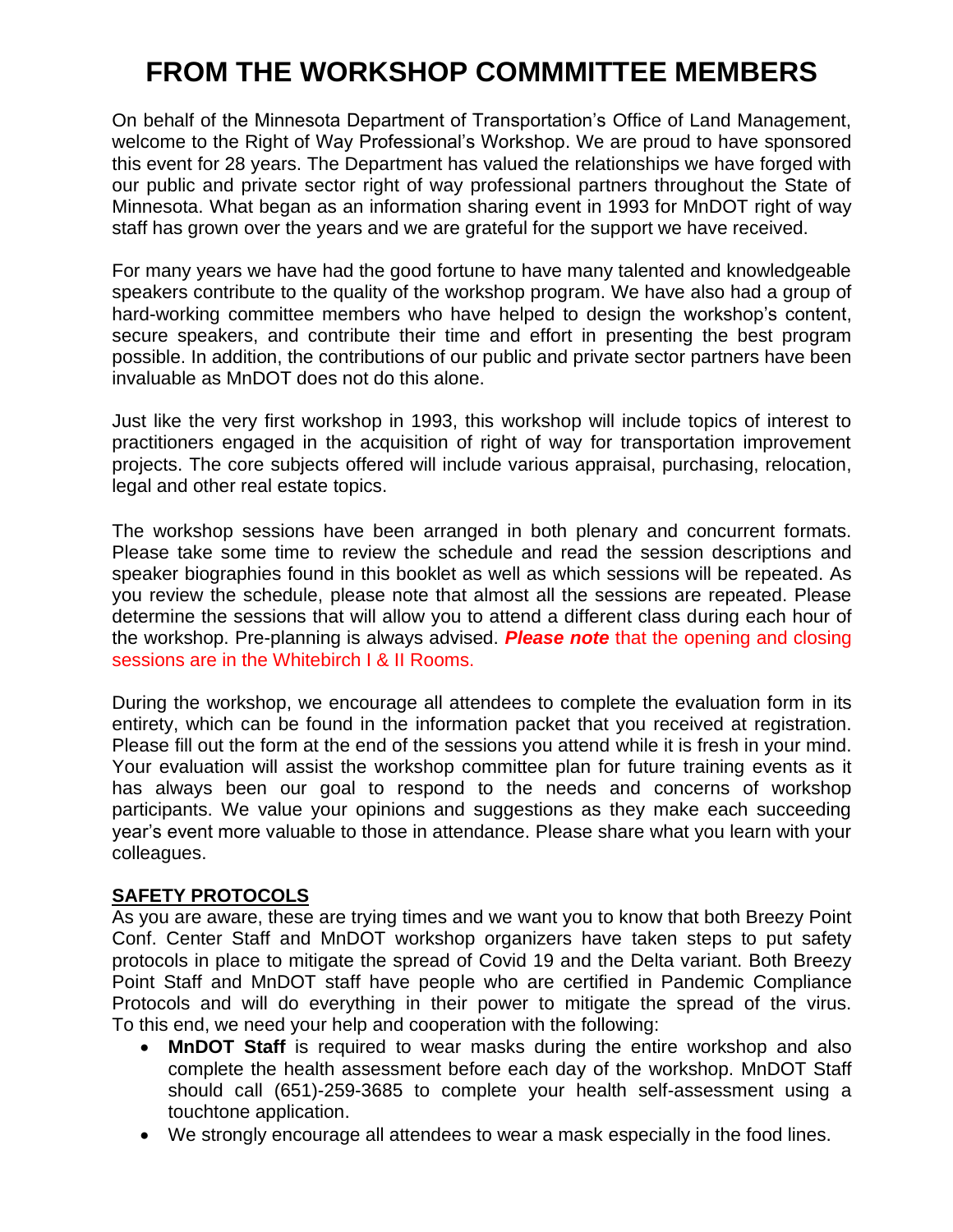- Please observe social distancing and take special care to wash hands when you are able and to use the hand sanitizer located outside of every classroom.
- We have limited the number of breakout sessions to alleviate traffic issues.
- Meals will be served in buffet lines, but food will be dished out by Breezy Point Staff. Attendees are asked not to serve themselves and again we encourage masks by everyone in the serving lines. For the lunches, "to-go" boxes will be available so you can either eat in the Minnesota rooms or you may enjoy your meals elsewhere on the property, especially if it is nice outside.
- We ask everyone to leave the classrooms after each class so tables can be sanitized. Please either move to the back of the room or into the lobby outside of each classroom.
- We are limiting the number of people in each classroom. A sign will be posted outside of each classroom when the room is full. PLEASE PLAN THE SESSIONS YOU WANT TO ATTEND ACCORDINGLY.

#### **NAME TAG BARCODE SCANNING**

It will be required that all attendees have the barcode on their name tags or registration packet, scanned upon entering each session of the workshop. This is a way to track the attendance of everyone at the workshop and help us in gathering valuable information regarding the sessions that participants found to be of interest. It is also a way for us to develop a database of training records in the event a participant desires such information in years to come. It is especially critical that all licensed appraisers and real estate professionals desiring continuing education credits be diligent in getting the barcode on their name tags scanned. Failure to do so will result in forfeiture of all continuing education credits. We strongly encourage all attendees to follow this practice not only the attendees desiring appraiser and real estate continuing education credits. MnDOT staff is required to get scanned as well.

#### **THE WORKSHOP PLANNING COMMITTEE**

The workshop committee is comprised of members from state, county, public, and private agencies and they have worked diligently to gather session topics that are pertinent and interesting to the right of way professional. It should be noted that it is with the efforts of this committee that this workshop received the continuing education approvals you desire. You can find a list of the workshop committee members on the first page of this booklet. Please make an effort to contact any of them during or after the workshop if you would like to convey your thoughts regarding the program. If you are interested in serving on this committee, please contact Lorianna Yang.

#### **CONTINUING EDUCATION**

Minnesota Department of Commerce has approved this workshop for 17.5 Appraiser and 17.5 Real Estate Continuing Education Credits. In addition, the Minnesota Board of Continuing Legal Education approved 14 Standard Continuing Legal Education Credits (**Event Code: 403025**). There is no Ethics credit this year.

Please Note: In order to earn real estate and appraiser continuing education credits, full attendance at the workshop is required by attending a different class during each hour of the workshop. Attendees will not be able to qualify for a portion of the credits offered, thus real estate and appraiser credits will be earned on an "all or nothing" basis. This is necessary for the Minnesota Department of Transportation to be in compliance with the Minnesota Department of Commerce rules and guidelines in qualifying for continuing education credits for this event. For real estate and appraiser continuing education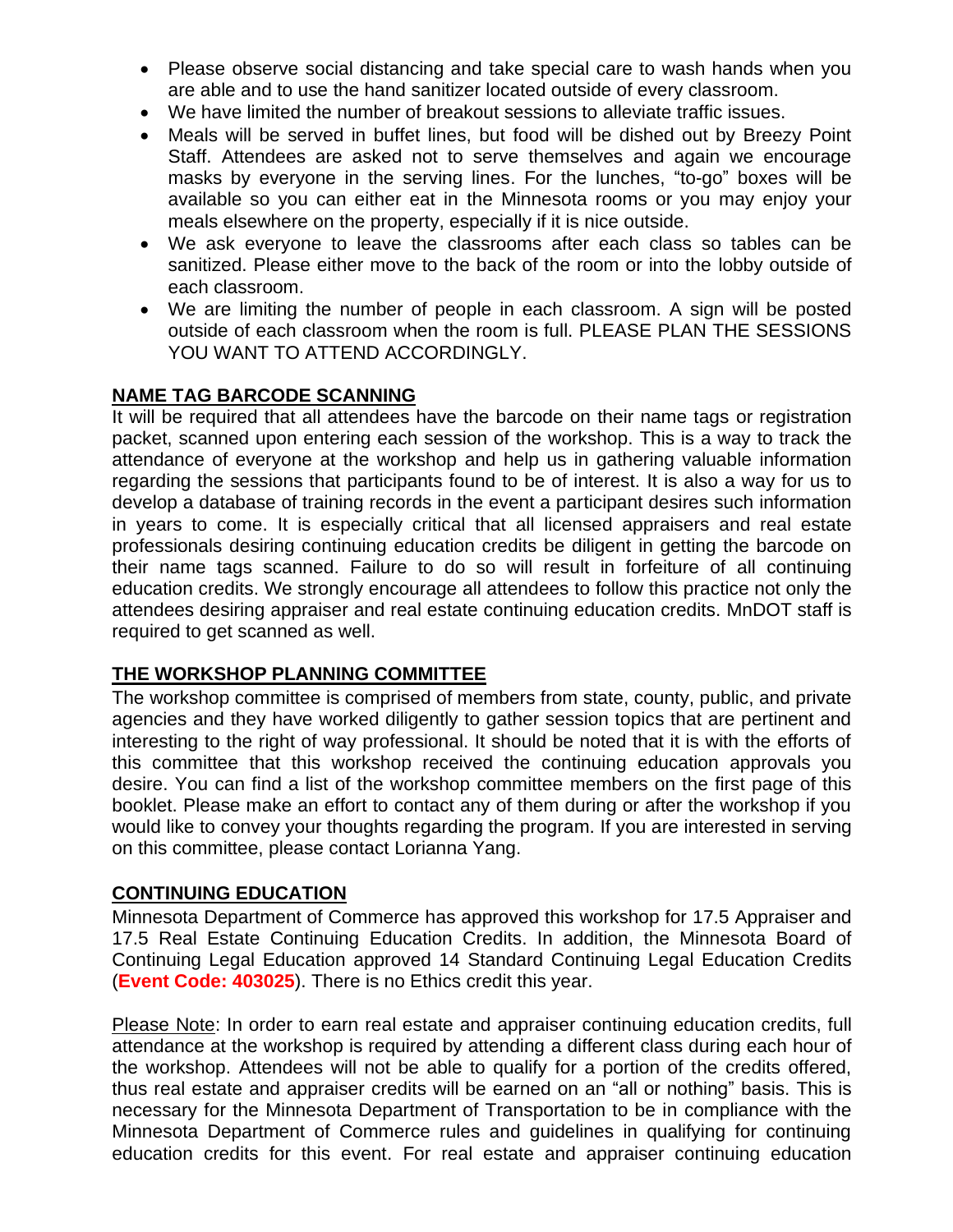purposes, failure to have the barcode on their name tags scanned will result in a forfeiture of all continuing education credits for this event! We strongly encourage all attendees to follow this practice not only attendees desiring appraiser and real estate continuing education credits.

For those attendees submitting for Professional Development Hours with the *Board of Architecture, Engineering, Land Surveying, Landscaping Architecture, Geoscience, and Interior Design (AELSLAGID)*, please select those sessions that will meet your personal training needs and satisfy your defined licensing standard requirements. Workshop participants are responsible for submitting for Professional Development Hours with the board.

The workshop committee encourages you to read the *Continuing Education Information Insert* that you received in your packet at registration. Please remember, MnDOT is merely offering you an opportunity to earn continuing education credits and it is our pleasure to do so. *However, it is ultimately your responsibility to comply with your respective license requirements.*

We would like to thank the presenters for their generosity in sharing their time, knowledge, and willingness to educate and for providing us all the opportunity to learn and ultimately improve the services we provide.

Last but not least, we would also like to thank you, the participants! The success of this workshop has always been dependent upon your involvement. We encourage your participation in each of the sessions. The evenings will provide you with a more casual environment to consider and discuss the day's materials.

#### **So again, welcome! We're glad you came. Please enjoy the workshop!**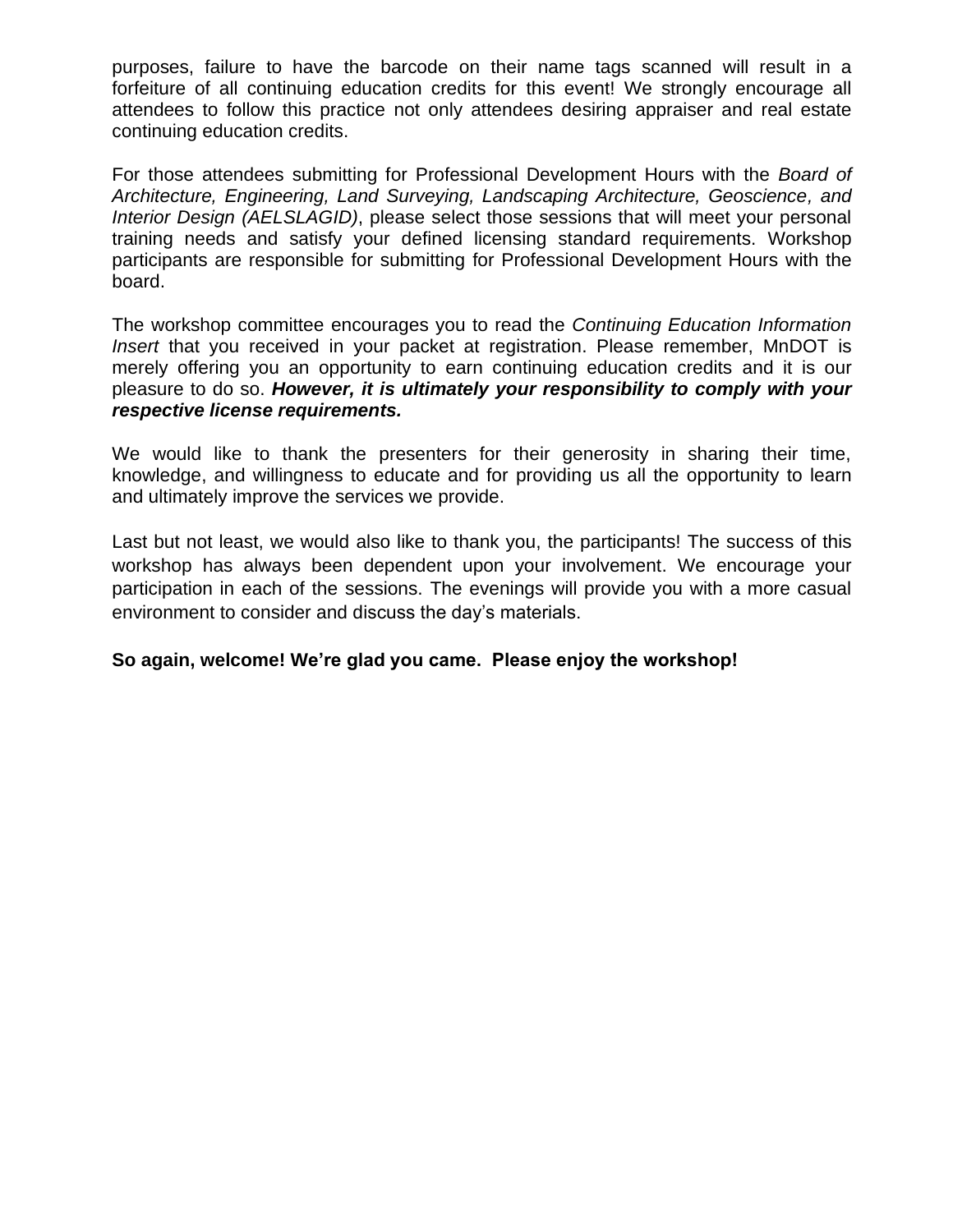

 **FOR YOUR INFORMATION:**

#### **In your registration packet, you will find important workshop information such as:**

- **Workshop Booklet –** This booklet contains session descriptions, presenter biographies and other workshop information you may find of interest.
- **Safety Protocol Flyer –** Please read this flyer as it will give you information about safety protocols that will be in place during the workshop.
- **Quick Reference Guide –** This guide is for your convenience in finding sessions of interest. Please plan out the sessions you want to attend so that you are sure to attend a different session each hour.
- **Evaluation Form –** This form **MUST** be turned in at the end of the workshop. These evaluations are essential to ensure our ability to offer pertinent topics in the future.
- **Continuing Education Information Insert** (it is yellow) **–** Please take some time to read the information about the continuing education credits being offered. In order to earn real estate and appraisal continuing education credits, full attendance at the workshop is required. Real estate and appraiser credits will be earned on an "all or nothing" basis.
- **Appraiser/Real Estate Identification Card** (it is yellow) **–** This card is necessary as it gives specific information directing you to submit your name, address, and license number EXACTLY as it is appears on your license. At the end of the workshop, it is required that those attendees desiring appraiser and/or real estate continuing education credits submit the IDENTIFICATION CARD which is included in your packet.
- **Name Tag –** Please wear this name tag throughout the workshop. Not only do we want to know who you are, but your name tag will identify your company and/or place of employment. Also, **ALL** attendees must have the barcode, which is affixed to their name tag and is also on their workshop folder, scanned upon entering each session. Please understand the critical nature of this request and don't forget to have your name tag scanned at the beginning of each class you attend. If you **do not** have a barcode affixed to your name tag, please see Lorianna Yang immediately or any of the workshop staff at the registration desk in the Whitebirch Lobby. We will NOT be collecting the name tags after the workshop this year.
- **Lunch Ticket for Wednesday, Sept. 29 –** If you have purchased Breezy Point's Lodging Package or the Meeting/Meal Package, you will find the Sept. 29 lunch ticket affixed to your workshop packet. This is done in an attempt to avoid confusion at the first lunch of the workshop. The meal ticket for the remainder of your meals can be picked up at Breezy Point registration desk in the main lobby upon check-in. If you have purchased the meeting/meal package only, your tickets can also be picked up at Breezy Point's registration desk.
- **Instructor Syllabus –** This syllabus will give you instructor contact information.
- **Pen –** Please use the pen you will find in your folder to sign in on the sign in roster. We don't want to share pens and you can keep this to use throughout the workshop.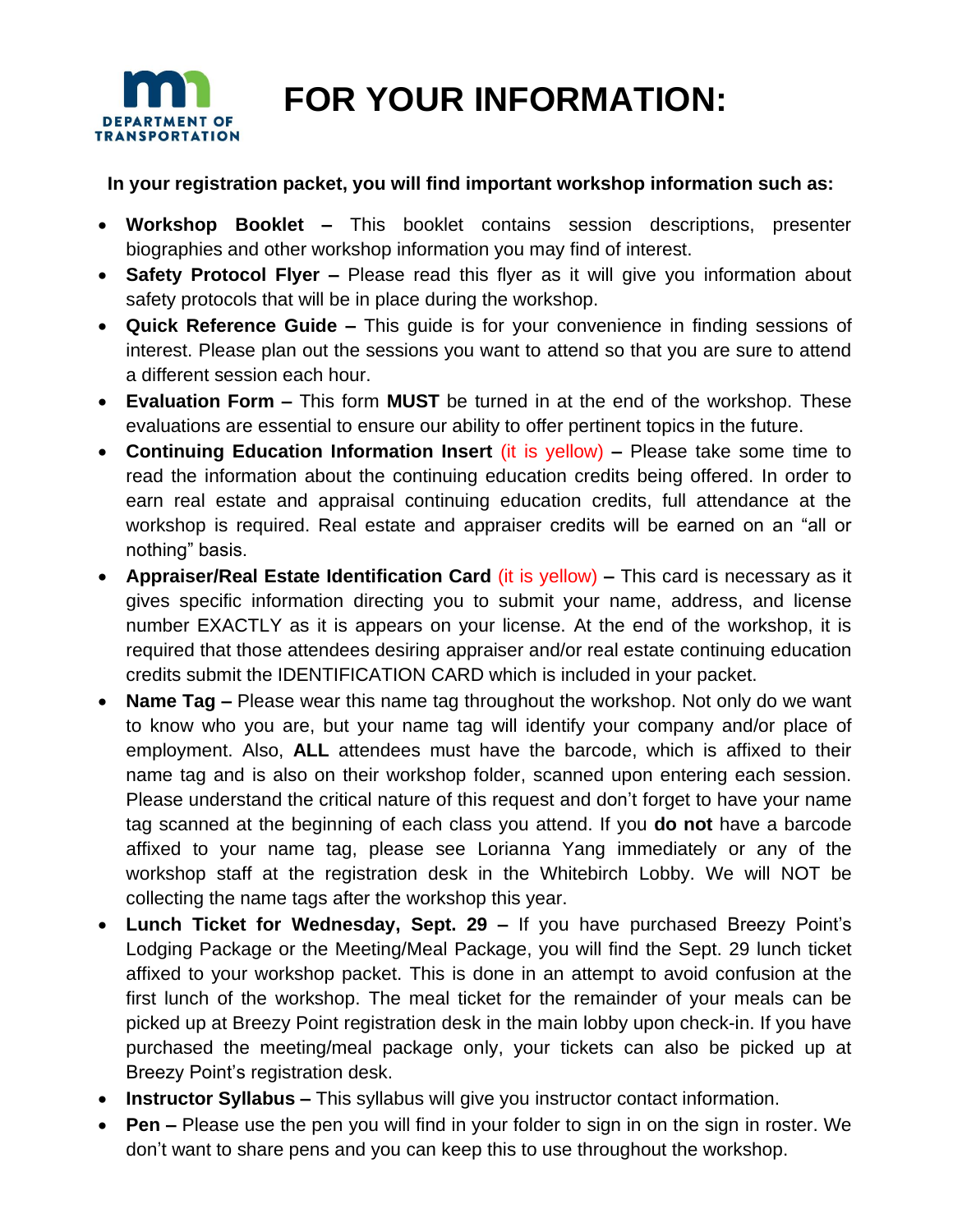

## **2021 RIGHT OF WAY PROFESSIONAL'S WORKSHOP SCHEDULE**

**WEDNESDAY, SEPTEMBER 29**

|                        |                                                                                                                                                                                                                                                                      | <b>WHITEBIRCH I &amp; II</b>                                                                                                                                                                                                                                             |                                                                                                                                                                                                                                                              |  |  |
|------------------------|----------------------------------------------------------------------------------------------------------------------------------------------------------------------------------------------------------------------------------------------------------------------|--------------------------------------------------------------------------------------------------------------------------------------------------------------------------------------------------------------------------------------------------------------------------|--------------------------------------------------------------------------------------------------------------------------------------------------------------------------------------------------------------------------------------------------------------|--|--|
| $9:00$ am              | <b>WORKSHOP REGISTRATION</b>                                                                                                                                                                                                                                         |                                                                                                                                                                                                                                                                          |                                                                                                                                                                                                                                                              |  |  |
| 10:30 am               | <b>WELCOME &amp; OPENING REMARKS</b><br>Joseph Pignato, Director, Office of Land Management                                                                                                                                                                          |                                                                                                                                                                                                                                                                          |                                                                                                                                                                                                                                                              |  |  |
| 10:45 am               | <b>MONTICELLO FALLON AVE. PROJECT</b><br><b>CASE STUDY</b><br>Faye Gillespie & Andy Plowman                                                                                                                                                                          |                                                                                                                                                                                                                                                                          |                                                                                                                                                                                                                                                              |  |  |
| 12:00 pm               |                                                                                                                                                                                                                                                                      | <b>LUNCH IN MINNESOTA I &amp; II</b>                                                                                                                                                                                                                                     |                                                                                                                                                                                                                                                              |  |  |
| $1:00$ pm<br>$2:10$ pm | <b>WHITEBIRCH I</b><br><b>ACCESS RIGHTS</b><br><b>CASE STUDY - STATE V.</b><br>ELBERT, ET AL.<br><b>Mathew Ferche</b><br>(A)<br>Repeated 10/1 at 8:00am<br><b>USING EARLY PLANNING TO</b><br><b>REDUCE CONDEMNATION</b><br><b>LITIGATION</b><br>Louis Robards<br>(1) | <b>WHITEBIRCH II</b><br><b>FARGO MOORHEAD</b><br><b>DIVERSION PROJECT</b><br>Ken Helvey<br><b>Eric Dodds</b><br><b>Scott Stenger</b><br><b>Wade Whitworth</b><br>(1)<br>Repeated 9/30 at 9:10am<br><b>CASE LAW AND</b><br><b>LEGISLATIVE UPDATES</b><br>Joe Marek<br>(B) | <b>LAKESIDE</b><br><b>FHWA REGULATORY</b><br><b>APPRAISAL &amp; REALTY</b><br><b>PROGRAM UPDATES</b><br>Marshall Wainright<br>(B/I)<br>Repeated 9/30 at 3:00pm<br><b>FIELD TITLES</b><br>Julie Duckstad<br>Danielle Holder<br><b>Bridget Jacobson</b><br>(1) |  |  |
|                        | Repeated 9/30 at 10:30am                                                                                                                                                                                                                                             | Repeated 9/30 at 8:00am                                                                                                                                                                                                                                                  | Repeated 9/30 at 12:30pm                                                                                                                                                                                                                                     |  |  |
| $3:10$ pm              | <b>BREAK MINNESOTA I &amp; II</b>                                                                                                                                                                                                                                    |                                                                                                                                                                                                                                                                          |                                                                                                                                                                                                                                                              |  |  |
| 3:30 pm                | <b>ROLLING THE DICE -</b><br><b>LIABILITY RISKS IN</b><br><b>CONDEMNATION APPRAISING</b><br><b>Byron Miller</b><br>(B)<br>Repeated 10/1 at 8:00am                                                                                                                    | <b>NEGOTIATIONS &amp;</b><br><b>COMMUNICATIONS</b><br>Penny Rolf<br>(B)<br>Repeated 9/30 at 9:10am                                                                                                                                                                       | <b>WHO OWNS</b><br><b>THE ROAD?</b><br>Samantha Juneau<br>(1)<br>Repeated 9/30 at 9:10am                                                                                                                                                                     |  |  |
| 4:30 pm                | <b>ADJOURN</b>                                                                                                                                                                                                                                                       |                                                                                                                                                                                                                                                                          |                                                                                                                                                                                                                                                              |  |  |
| 6:30 pm                | <b>DINNER IN MINNESOTA I &amp; II</b>                                                                                                                                                                                                                                |                                                                                                                                                                                                                                                                          |                                                                                                                                                                                                                                                              |  |  |

To assist participants with selections of sessions, please use this quick reference tool. Session descriptions, found in the workshop booklet, will provide you with more detail

**B = Beginner Level I = Intermediate Level A = Advanced Level**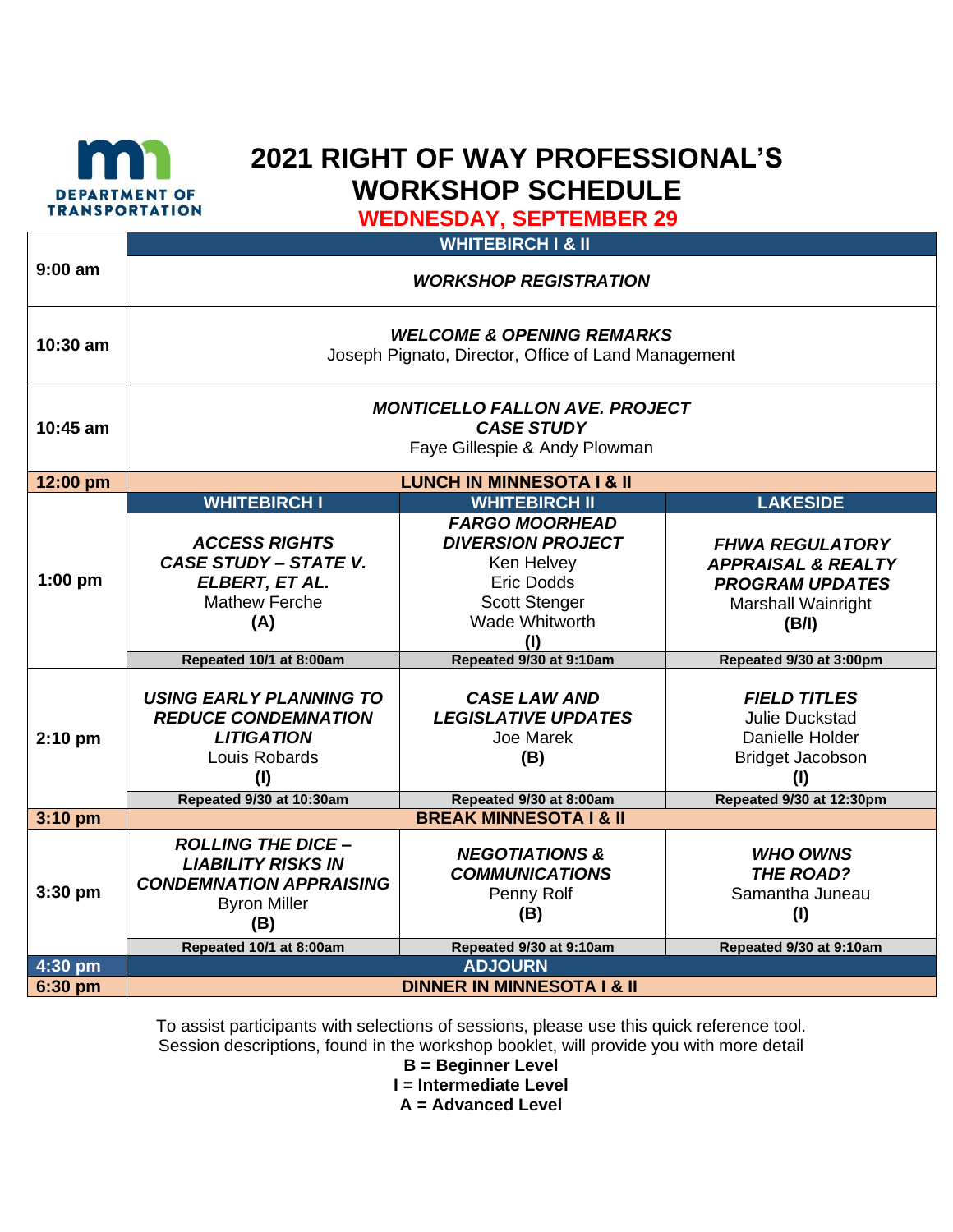

## **2021 RIGHT OF WAY PROFESSIONAL'S WORKSHOP SCHEDULE**

### **THURSDAY, SEPTEMBER 30**

| 6:30 am   |                                    | <b>BREAKFAST IN MARINA DINING ROOM</b> |                                                |
|-----------|------------------------------------|----------------------------------------|------------------------------------------------|
|           | <b>WHITEBIRCH I</b>                | <b>WHITEBIRCH II</b>                   | <b>LAKESIDE I &amp; II</b>                     |
|           | <b>APPRAISING THE</b>              |                                        |                                                |
|           | <b>CONTINENTAL</b>                 | <b>ETHICS - OPERATING IN THE</b>       | <b>CASE LAW AND</b>                            |
| 8:00 am   | <b>DIVIDE TRAIL</b>                | <b>GREY</b>                            | <b>LEGISLATIVE UPDATES</b>                     |
|           | Michelle Helmin                    | Josh Root                              | Joe Marek                                      |
|           | Dan Mueller                        | (B)                                    | (B)                                            |
|           | (A)                                |                                        |                                                |
|           | Repeated 10/1 at 9:10am            | Repeated 9/30 at 3:00pm                | <b>REPEAT</b>                                  |
|           |                                    | <b>FARGO MOORHEAD</b>                  |                                                |
|           | <b>WHO OWNS</b>                    | <b>DIVERSION PROJECT</b>               | <b>NEGOTIATIONS &amp;</b>                      |
|           | <b>THE ROAD?</b>                   | Ken Helvey                             | <b>COMMUNICATIONS</b>                          |
| $9:10$ am | Samantha Juneau                    | <b>Eric Dodds</b>                      | Penny Rolf                                     |
|           |                                    | <b>Scott Stenger</b>                   |                                                |
|           | (1)                                | Wade Whitworth                         | (B)                                            |
|           |                                    | (1)                                    |                                                |
|           | <b>REPEAT</b>                      | <b>REPEAT</b>                          | <b>REPEAT</b>                                  |
| 10:10 am  |                                    | <b>BREAK MINNESOTA I &amp; II</b>      |                                                |
|           | <b>USING EARLY PLANNING TO</b>     | <b>RESPONSIBILITIES FOR</b>            | <b>PROTECTED SPECIES &amp;</b>                 |
|           | <b>REDUCE CONDEMNATION</b>         | <b>BOUNDARY EVIDENCE</b>               | <b>THEIR HABITATS</b>                          |
|           | <b>LITIGATION</b>                  | <b>PRESERVATION</b>                    | David Hanson                                   |
| 10:30 am  | Louis Robards                      | Sam Gibson                             | <b>Chris Smith</b>                             |
|           |                                    |                                        |                                                |
|           | (1)                                | (1)                                    | (B)                                            |
|           | <b>REPEAT</b>                      | Repeated 9/30 at 1:40PM                | Repeated 10/1 at 8:00am                        |
| 11:30 am  |                                    | <b>LUNCH IN MINNESOTA I &amp; II</b>   |                                                |
| 12:30 pm  | <b>FIXTURES - IMPACTS ON</b>       | <b>HOMELESS ENCAMPMENTS</b>            | <b>FIELD TITLES</b>                            |
|           | <b>ACQUISITIONS AND</b>            | <b>ON THE RIGHT OF WAY</b>             | <b>Julie Duckstad</b>                          |
|           | <b>RELOCATIONS</b>                 | <b>Kristie Billiar</b>                 | Danielle Holder                                |
|           | Igor Lenzner                       | Samantha Juneau                        | <b>Bridget Jacobson</b>                        |
|           | (1)                                | (B)                                    | (1)                                            |
|           |                                    |                                        |                                                |
|           | Repeated 9/29 at 3:00pm            | Repeated 10/1 at 9:10am                | <b>REPEAT</b>                                  |
| $1:40$ pm | <b>LOSS OF GOING CONCERN &amp;</b> | <b>RESPONSIBILITIES FOR</b>            | <b>MEET OUTSIDE</b>                            |
|           | <b>MINIMUM COMPENSATION</b>        | <b>BOUNDARY EVIDENCE</b>               | <b>FIELD WALK</b><br>(meet outside main lobby) |
|           | <b>CASE STUDY</b>                  | <b>PRESERVATION</b>                    | David Hanson                                   |
|           | Jeff Thompson                      | Sam Gibson                             | <b>Chris Smith</b>                             |
|           | (1)                                | (1)                                    | (B)                                            |
|           | Repeated 10/1 at 9:10am            | <b>REPEAT</b>                          | Repeated 10/1 at 9:10am                        |
| $2:40$ pm |                                    | <b>BREAK MINNESOTA I &amp; II</b>      |                                                |
|           | <b>FIXTURES – IMPACTS ON</b>       |                                        | <b>FHWA REGULATORY</b>                         |
|           | <b>ACQUISITIONS AND</b>            | <b>ETHICS - OPERATING IN THE</b>       | <b>APPRAISAL &amp; REALTY</b>                  |
|           | <b>RELOCATIONS</b>                 | <b>GREY</b>                            | <b>PROGRAM UPDATES</b>                         |
| $3:00$ pm | Igor Lenzner                       | Josh Root                              | <b>Marshall Wainright</b>                      |
|           | $($ l                              | (B)                                    | (B/I)                                          |
|           |                                    |                                        | <b>REPEAT</b>                                  |
|           | <b>REPEAT</b>                      | <b>REPEAT</b>                          |                                                |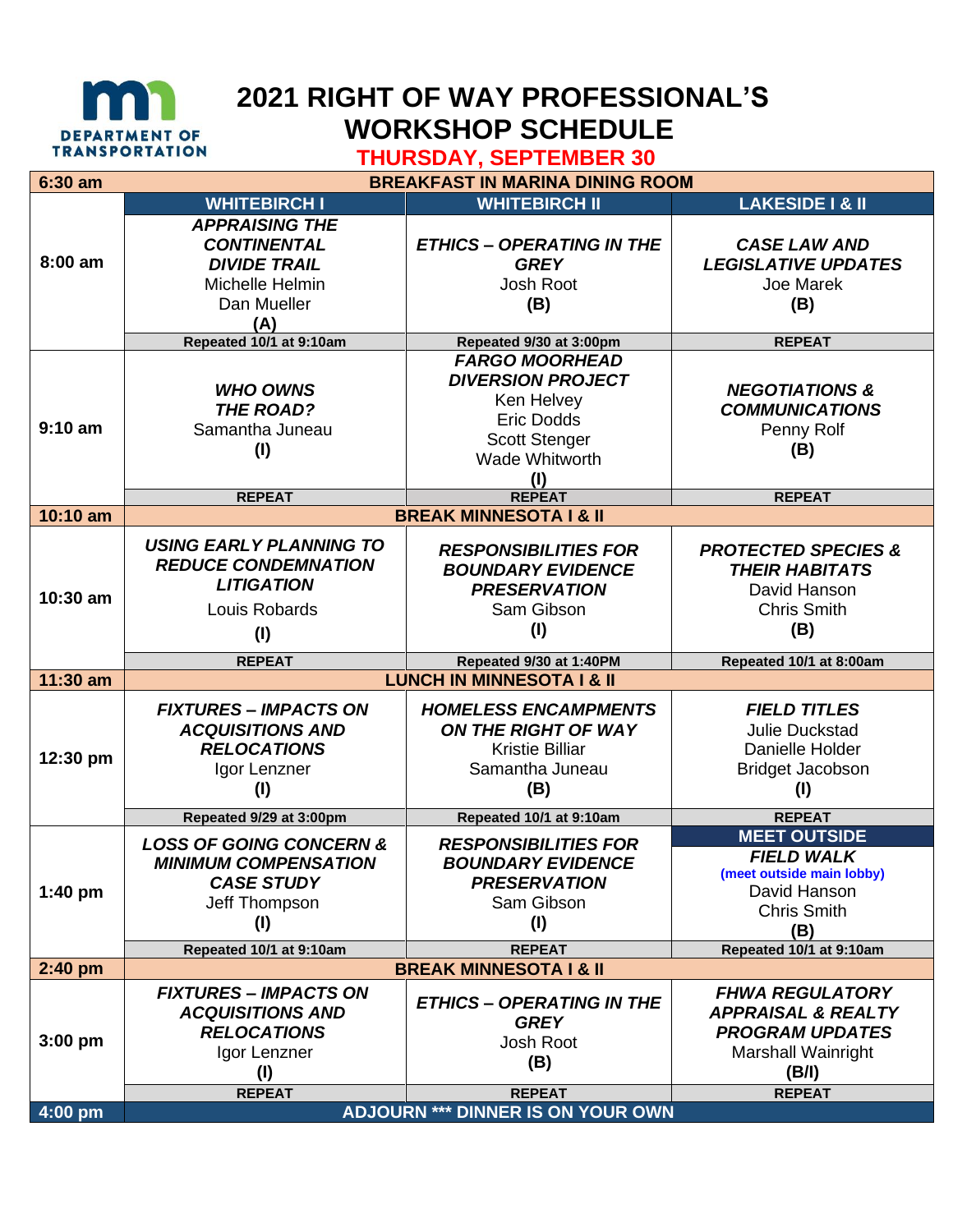

## **2021 RIGHT OF WAY PROFESSIONAL'S WORKSHOP SCHEDULE**

| <b>FRIDAY, OCTOBER 1</b> |
|--------------------------|
|--------------------------|

| 6:30 am    |                                                                                                                                         |                                                                                                                                           |                                                                                                                              |                                                                                                                                        |  |
|------------|-----------------------------------------------------------------------------------------------------------------------------------------|-------------------------------------------------------------------------------------------------------------------------------------------|------------------------------------------------------------------------------------------------------------------------------|----------------------------------------------------------------------------------------------------------------------------------------|--|
|            | <b>WHITEBIRCH I</b>                                                                                                                     | <b>WHITEBIRCH II</b>                                                                                                                      | <b>LAKESIDE I &amp; II</b>                                                                                                   |                                                                                                                                        |  |
| 8:00 am    | <b>PROTECTED SPECIES</b><br><b>&amp; THEIR HABITATS</b><br>David Hanson<br><b>Chris Smith</b><br>(B)                                    | <b>ROLLING THE DICE -</b><br><b>LIABILITY RISKS IN</b><br><b>CONDEMNATION</b><br><b>APPRAISING</b><br><b>Byron Miller</b><br>(B)          | <b>ACCESS RIGHTS</b><br><b>CASE STUDY -</b><br><b>STATE V. ELBERT,</b><br>ET AL.<br><b>Mathew Ferche</b><br>(A)              |                                                                                                                                        |  |
|            | <b>REPEAT</b>                                                                                                                           | <b>REPEAT</b>                                                                                                                             | <b>REPEAT</b>                                                                                                                |                                                                                                                                        |  |
| $9:10$ am  | <b>HOMELESS</b><br><b>ENCAMPMENTS ON</b><br>THE RIGHT OF WAY<br><b>Kristie Billiar</b><br>Samantha Juneau<br>(B)<br><b>REPEAT</b>       | <b>LOSS OF GOING</b><br><b>CONCERN &amp; MINIMUM</b><br><b>COMPENSATION</b><br><b>CASE STUDY</b><br>Jeff Thompson<br>(1)<br><b>REPEAT</b> | <b>APPRAISING THE</b><br><b>CONTINENTAL</b><br><b>DIVIDE TRAIL</b><br>Michelle Helmin<br>Dan Mueller<br>(A)<br><b>REPEAT</b> | <b>MEET OUTSIDE</b><br><b>FIELD WALK</b><br>(meet outside main<br>lobby)<br>David Hanson<br><b>Chris Smith</b><br>(B)<br><b>REPEAT</b> |  |
| 10:10 am   |                                                                                                                                         | <b>BREAK MINNESOTA I &amp; II</b>                                                                                                         |                                                                                                                              |                                                                                                                                        |  |
| 10:30 am   | <b>WHITEBIRCH I &amp; II</b><br><b>HIGHWAY 14 EXPANSION</b><br><b>RIGHT OF WAY PROCESS</b><br><b>Tory Thompson</b><br><b>Ben Barker</b> |                                                                                                                                           |                                                                                                                              |                                                                                                                                        |  |
| $11:45$ am | <b>CONSTRUCTION INTERFERENCE AFTER</b><br><b>HENNEPIN COUNTY V. LAECHELT</b><br><b>Rick Sheridan</b>                                    |                                                                                                                                           |                                                                                                                              |                                                                                                                                        |  |
| 12:45 pm   | <b>ADJOURN</b>                                                                                                                          |                                                                                                                                           |                                                                                                                              |                                                                                                                                        |  |

To assist participants with selections of sessions, please use this quick reference tool. Session descriptions, found in the workshop booklet, will provide you with more detail.

> **B = Beginner Level I = Intermediate Level A = Advanced Level**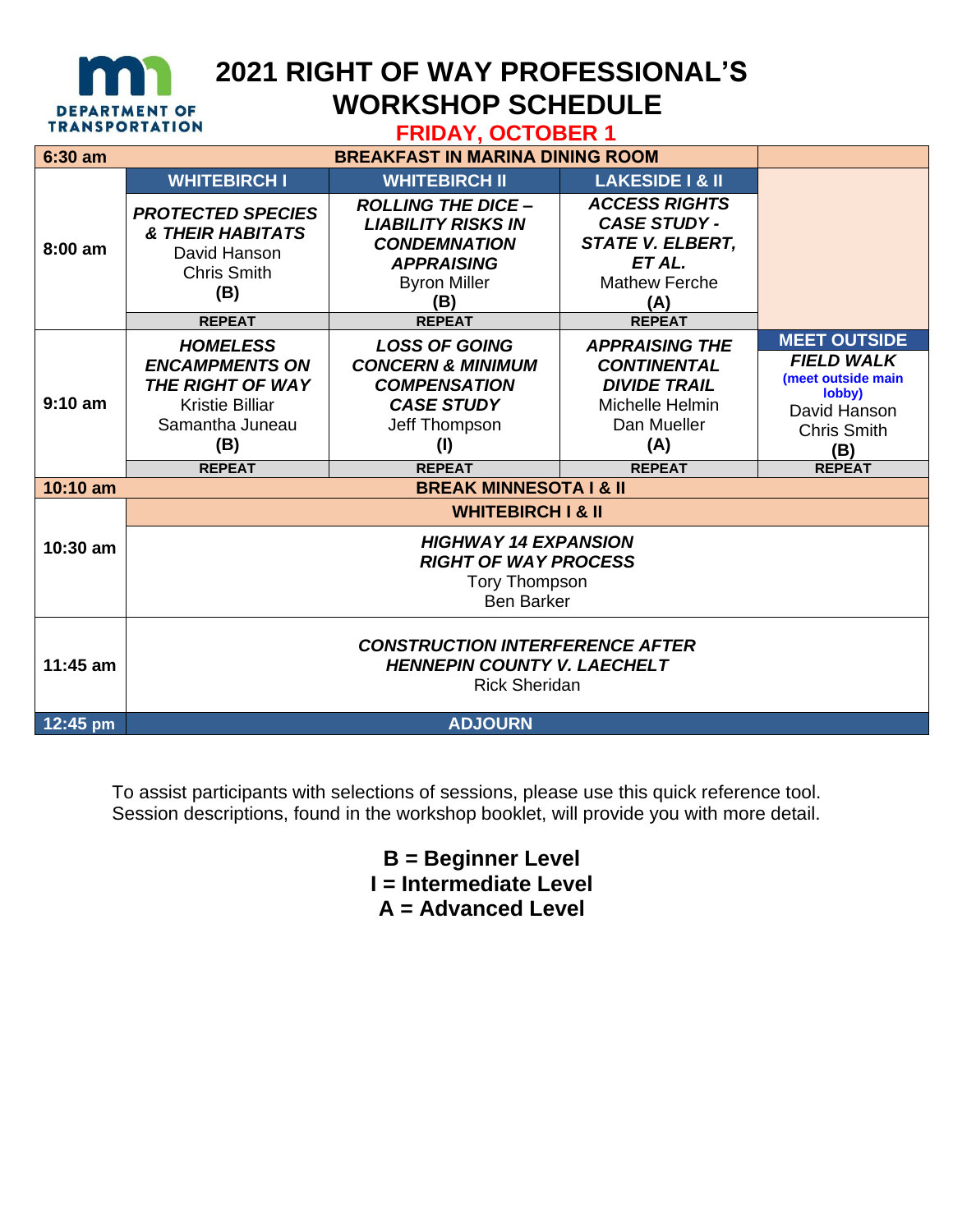

# **2021 RIGHT OF WAY PROFESSIONAL'S WORKSHOP**

September 29 – October 1

## **Session Descriptions and Speaker Biographies**

## **WELCOME AND OPENING REMARKS:**

#### **Joseph D. Pignato, P.E. – Director, MnDOT Office of Land Management**

Joe Pignato is the Director of the Minnesota Department of Transportation's (MnDOT) Office of Land Management. In this position, he provides overall leadership to the Office of Land Management regarding technical engineering, land surveying, real estate guidance, and administrative direction so that staff are trained, and resources effectively utilized in support of MnDOT's mission. Joe has been with MnDOT since 1997 where he has worked in the areas of Consultant Services, Legislation, State Utility Engineer, Right of Way, and Special Projects. Prior to MnDOT, Joe worked for a local Minnesota consulting firm for ten years as a structural design engineer. He graduated from North Dakota State University with a degree in Civil Engineering.

#### **Julie Groetsch – Assistant Director, MnDOT Office of Land Management**

Ms. Groetsch leads the Real Estate and Policy Development Section of Land Management. She has held previous MnDOT positions in Project Coordination and the Real Estate Shared Services Unit in Central Office, Assistant Right of Way Supervisor in District 6 (Rochester), and District Land Surveyor in District 1 (Duluth). Julie holds a Bachelor of Arts Degree from the College of St. Benedict and a Master of Science Degree from the University of Minnesota. She is a licensed Land Surveyor, who worked in the private sector for nine years prior to joining MnDOT in 2009.

*The workshop sessions that follow are listed in this program in alphabetical order for quick reference*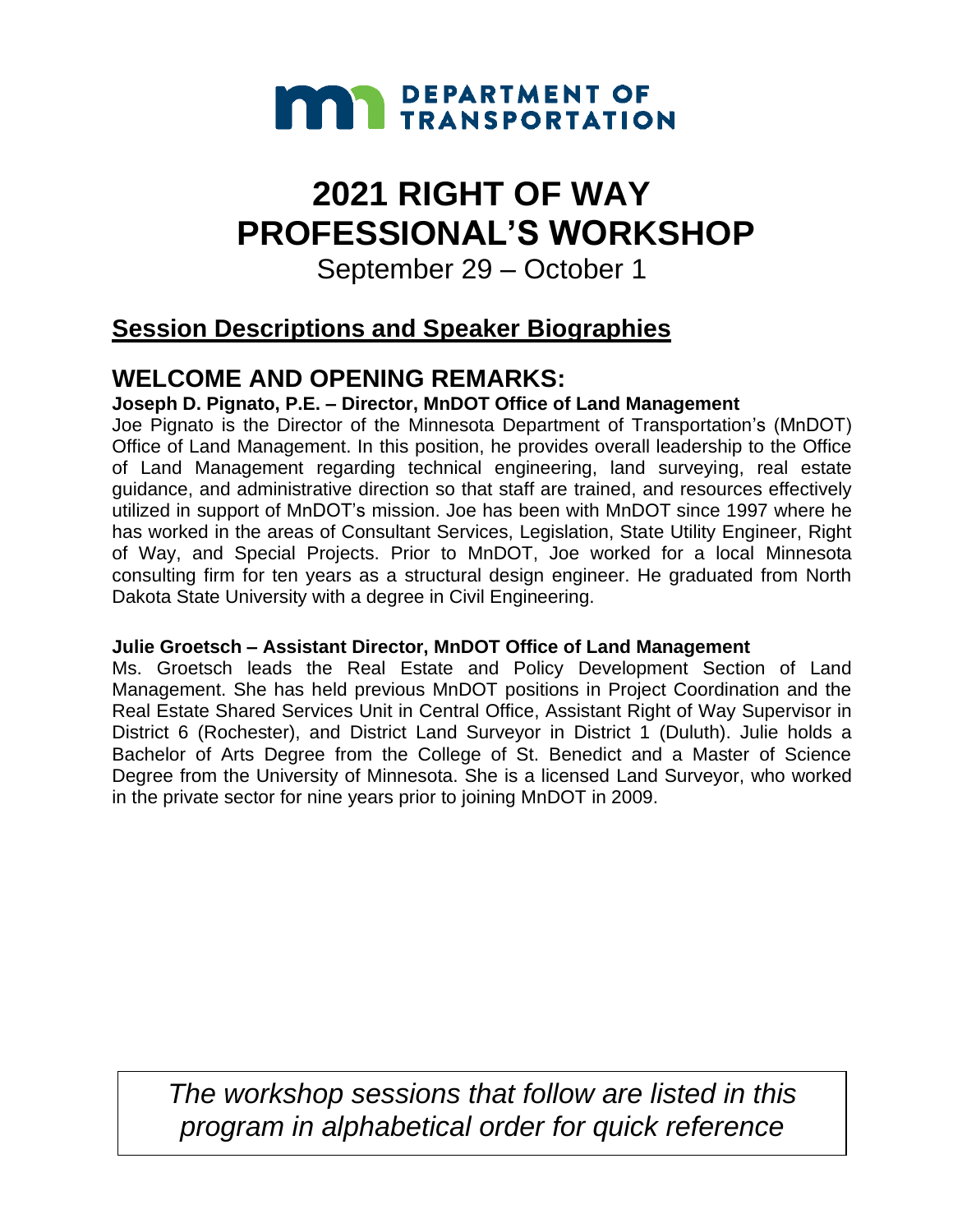## **OPENING SESSION:**

## *FALLON AVE. – A ROUNDABOUT CASE STUDY*

Presented by **Faye Gillespie & Andy Plowman** 

The Fallon Avenue project in the City of Monticello, MN, was a project decades in the works. The project was developed to create an alternative for residents and commuters to cross I-94, instead of using the busy interchanges at TH 25 and CSAH 18. One of the key components to make the new corridor work operationally was the implementation of three roundabouts. The roundabouts were proposed because they would keep traffic flowing while creating an environment of lower speeds.

There were many challenges to designing, specifically how the design impacted the adjacent parcels. There were different land uses including industrial, commercial, and high-density residential. Access control was of particular importance, especially near the roundabouts themselves. Parking and accommodating large truck deliveries was also something that the design team had to work through. This was a federal project, so time was of the essence to work through the challenging issues.

This presentation will focus on the challenges faced and how the team worked through them and presenting some of the lessons learned.

#### **Faye Gillespie – WSB & Associates, Inc.**

Faye Gillespie is a Right of Way Specialist with more than 20 years of experience in the real estate industry, with the past 10 years concentrated in acquisition and relocation projects. Faye offers a unique blend of technical expertise with valuable behind the scenes experience. Her specialty is relationship management, including the provision of superior client service, building trust and rapport with landowners, and maintaining open lines of communication with all parties to ensure a timely and efficient process. Faye is experienced in land rights for local and state governments, as well as public and private utilities, and other entities. She is a member of the International Right of Way Association.

#### **Andy Plowman – WSB & Associates, Inc.**

Andrew Plowman is the Director of Transportation Design at the WSB in Minneapolis. He has been at WSB for over 20 years, working on a wide variety of roadway projects for Cities, Counties, and MnDOT, as a lead designer and project manager. In the last decade, Andrew has specialized in alternative intersection design with an emphasis on RCUTs and roundabouts. He has designed over 100 roundabouts around Minnesota, ranging from mini roundabouts to multi-lane roundabouts. Andrew has presented roundabout concepts at national conferences and taught courses alongside MnDOT regarding the basics of roundabout design. Andrew has also worked on a multitude of complete streets designs in challenging environments with constricted right of way and topography.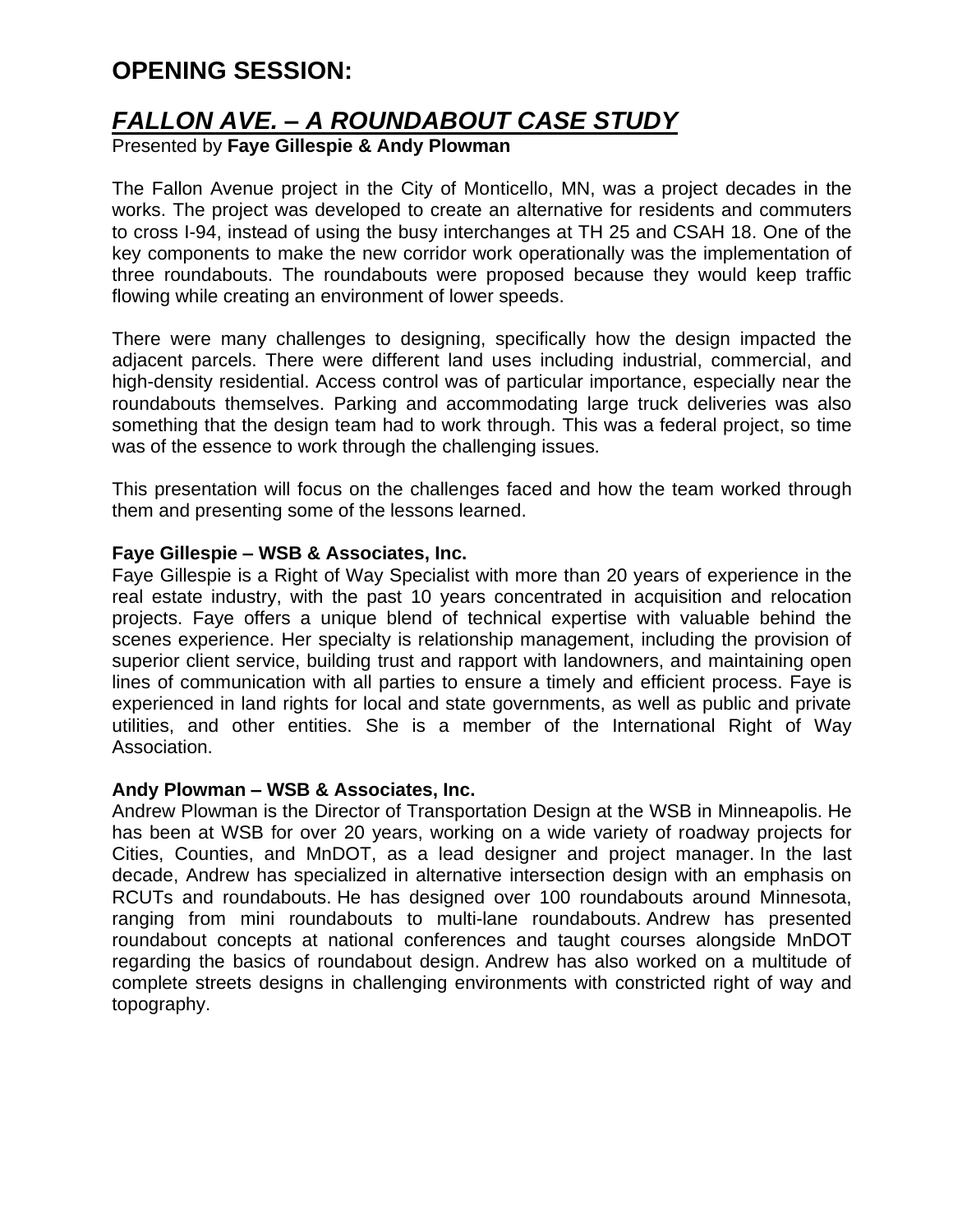## *ACCESS RIGHTS CASE STUDY – STATE V. ELBERT, ET AL.*

#### Presented by **Mathew Ferche**

What happens to the right of reasonably convenient and suitable access when a taking of temporary easement extends across the frontage of a property abutting a highway? This presentation is a case study about access issues raised and addressed in the Minnesota Supreme Court decision, State v. Elbert, et al. A18-1280. The discussion will focus on the property rights taken in the condemnation, review the valuations determined, and follow arguments made throughout the course of the condemnation proceeding and the reasoning behind the decision made by the Supreme Court.

#### **Mathew Ferche – Minnesota Office of Attorney General**

Mr. Ferche is an Assistant Attorney General practicing in the Office's Transportation Division. He represents the Minnesota Department of Transportation in the areas of eminent domain, construction litigation, and labor compliance/civil rights disputes. Mr. Ferche has also represented the Department of Public Safety, Department of Administration, Department of Natural Resources, and MnSCU. Prior to joining the Attorney General's Office in 2011, he was a judicial clerk at the Minnesota Court of Appeals for Judge Louise Dovre Bjorkman, Judge Francis J. Connolly, and Judge Michelle Ann Larkin. Mr. Ferche attended the University of St. Thomas School of Law, where he served as the Publications Editor of the St. Thomas Law Journal and graduated *magna cum laude* in 2010.

### *APPRAISING THE CONTINENTAL DIVIDE TRAIL*

#### Presented by **Dan Mueller & Michelle Helmin**

Valuation practice in eminent domain can produce some unusual and interesting assignments. Included among these is the Appraisal of the Continental Divide Trail. This unique effort involved a months-long process of before and after valuation to facilitate the perfection of federal easement interests. The presentation provides an overview of the United States Scenic Trail system, including the subject property, the process of securing the assignment, identification of larger parcels, trials, and tribulations of inspecting remote New Mexico land, physical and financial vagaries of a large tract of Southwest U.S. real estate, technological aids applied to facilitate the work, and a summary of the appraisal findings.

#### **Dan P. Mueller, MAI, MRICS – Executive Director, Integra Realty Resources**

Dan Mueller began his career in commercial real estate in 1986 as a broker with Griffin Real Estate Company. He entered the appraisal field in 1993 and joined Integra in 1998, shortly before being awarded the Appraisal Institute's MAI designation. He is a graduate of Winona State University, holding degrees in Business Administration and Economics.

Mr. Mueller provides expertise within an array of property types including many unique, specialized situations. Dan serves a broad clientele, including those concerning mortgage financing, acquisition, real estate, and personal income taxation, estate planning, partial interests, project influence, and numerous other matters. He is particularly recognized as an expert in eminent domain and litigation proceedings, having testified extensively in many venues in multiple states and Washington D.C., and is a member of the Integra Realty Resources Litigation Specialty Practice Group.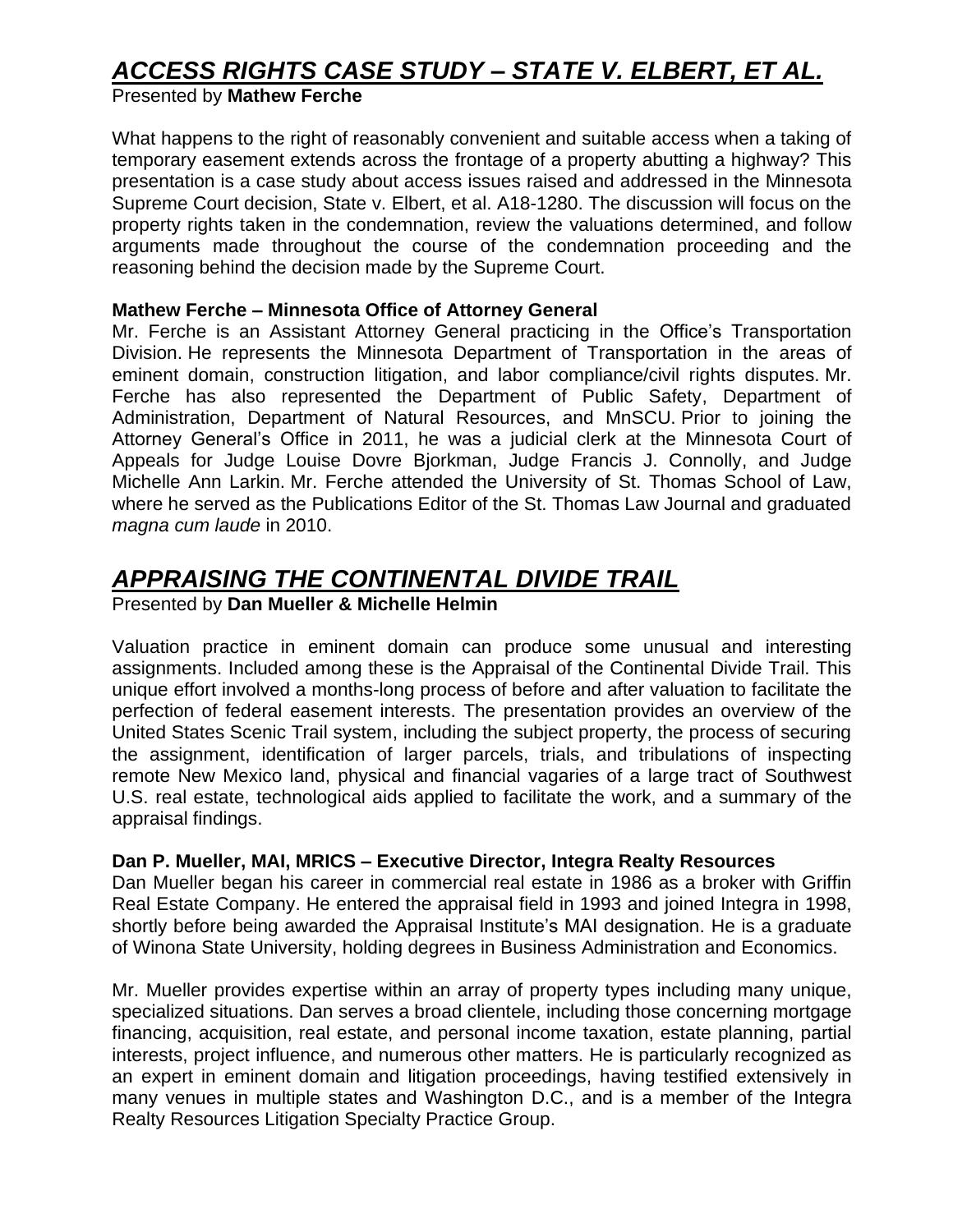Mr. Mueller is former President of the North Star Chapter of the Appraisal Institute, has served on numerous local and national committees and as a national instructor. He is a long-term member and former Chair of the Comprehensive Examination Panel and regularly reviews articles submitted for the *Appraisal Journal*. Dan has also been a member of the *Appraisal Journal* Editorial Board*,* Qualifying Education, General Appraiser Council Admissions and Curriculum Committees, contributed significantly to the *12th and 15th Editions of Real Estate Appraisal,* and was appointed chair for consideration and redevelopment of an advanced education curriculum overview course. He was awarded the 2015 Appraisal Journal Outstanding Service Award and was a significant contributor to the recently released *Real Property in Valuation* textbook.

As a frequent speaker at specialized real estate events, Dan has presented various topics such as *Mining Valuation*, *Identifying and Valuing Functional Obsolescence*, *Convenience Store Valuation, Valuation of Outdoor Advertising, Minimum Compensation, Appraisal Extremes in Condemnation Settings, Subdivision Analysis and The Larger Parcel.*

#### **Michelle Helmin –Director of Administration, Integra Realty Resources**

Michelle Helmin started her career in 1997 working at a prominent CPA firm in Minneapolis in roles working with data, data administration, and general IT support. She was mentored by the firm's Director of Information Technology and acquired many valuable technology skills under his tutelage.

Michelle began working at Integra Realty Resources (IRR) in 2001. She is responsible for all the firm's technology requirements and provides support to appraisers in data research, IT, and administrative roles. In her 20+ years at IRR, she has gained a substantial amount of knowledge regarding the appraisal of real property in a nonappraiser capacity. She has contributed to the preparation of over 10,000 commercial appraisal reports in some way or another over the course of her tenure with IRR. She has assisted Dan Mueller, MAI, MRICS, on a multitude of complex appraisal assignments and large Right of Way projects in a research and technological capacity.

Michelle is a graduate of Colorado College and holds a bachelor's degree in Mathematics.

### *CASE LAW & LEGISLATIVE UPDATES*

Presented by **Joseph Marek**

The 2019-21 Case Law Update will cover and discuss noteworthy eminent domain and right of way related decisions issued by: (1) the United States Supreme Court; (2) the Minnesota Supreme Court; and (3) the Minnesota Court of Appeals from Spring 2019 through Spring 2021. This session will look at some of the important cases from the last two years and discuss the cases in the context of larger themes such as: appraising, conveyancing, statutory interpretation, land use and inherent rights, procedural issues.

#### **Joseph Marek – MN Assistant Attorney General**

Joseph Marek is an Assistant Attorney General with the Transportation division of the Minnesota Attorney General's Office. His practice focuses predominantly on eminent domain, land use, and construction litigation concerning publicly owned real property and infrastructure. Prior to joining the Attorney General's Office, he worked for the law firm of Kennedy & Graven, Chartered, as well as the League of Minnesota Cities, practicing in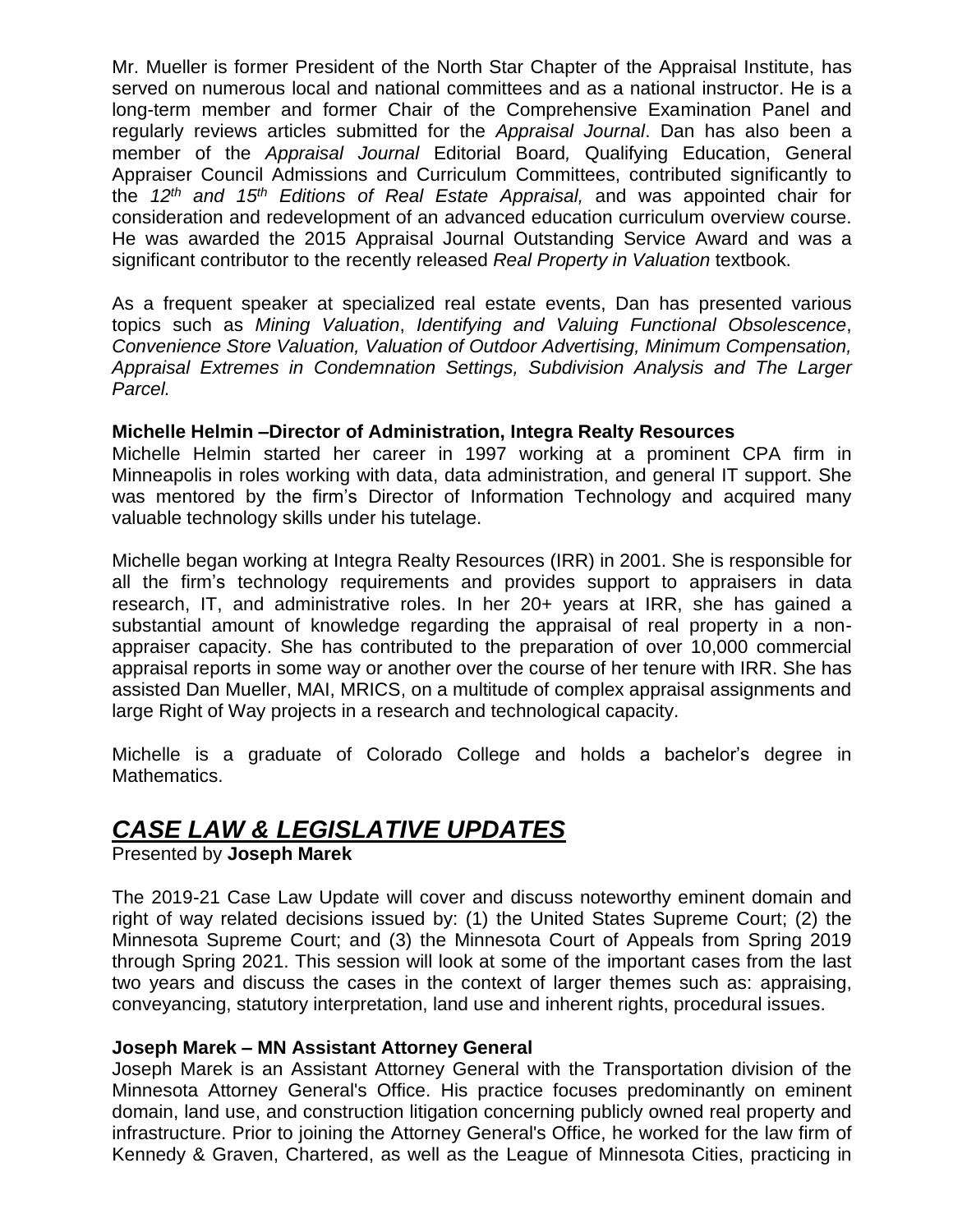all areas of municipal law. Prior to obtaining his law degree, he worked at a regional community bank in lending administration and regulatory compliance

### **CONSTRUCTION INTERFERENCE AFTER HENNEPIN COUNTY V. LAECHELT**

#### Presented by **Rick Sheridan**

During this presentation there will be a discussion of the Minnesota Supreme Court case of Hennepin County v. Laechelt, which addressed the admissibility of post-date of taking construction-related interference evidence. The presenter argued the case at the Supreme Court. The topic of construction-related interference will be reviewed and the effect of the Laechelt decision on the various right-of-way disciplines will be analyzed, including suggestions for the application of Laechelt in right-of-way acquisition practice.

#### **Rick Sheridan – Assistant Hennepin County Attorney**

Mr. Sheridan is an Assistant Hennepin County Attorney and currently represents the Hennepin County Public Works Department on right-of-way acquisitions. His experience in acquisition matters includes title examination, commission hearings, trials, and appellate work.

In addition to his Public Works responsibilities, Mr. Sheridan also represents the Hennepin County Regional Railroad Authority, Hennepin County Resident and Real Estate Services Department, and Hennepin County Medical Center on real estate related matters, including litigation, transactional work, and title registrations. Mr. Sheridan also advises the Hennepin County Recorder and Hennepin County Surveyor.

### *ETHICS – OPERATING IN THE GREY*

Presented by **Joshua Root**

This presentation will help real world professionals working in a variety of capacities within the transportation industry identify their licensure requirements, their professional organization's requirements, and the consequences of not adhering to an ethical culture. Using interactive prompts and real-life case studies, participants will get a rapid paced hour of ethics 101.

#### **Joshua Root – Minnesota Department of Transportation**

Josh is currently acting as the Assistant Director of Aeronautics, having previously served in the Office of Chief Counsel as Senior Counsel and DPCO. Prior to joining the Department, he was the primary e-discovery consultant for MnDOT, working on all major litigation beginning with the tragic collapse of the I-35W Bridge in 2007. In private practice, Josh worked with closely held businesses and the sundry of matters they faced, including the ethical dilemmas every business must wrestle with, and knows that there is never an easy answer, but mercifully there is a right one.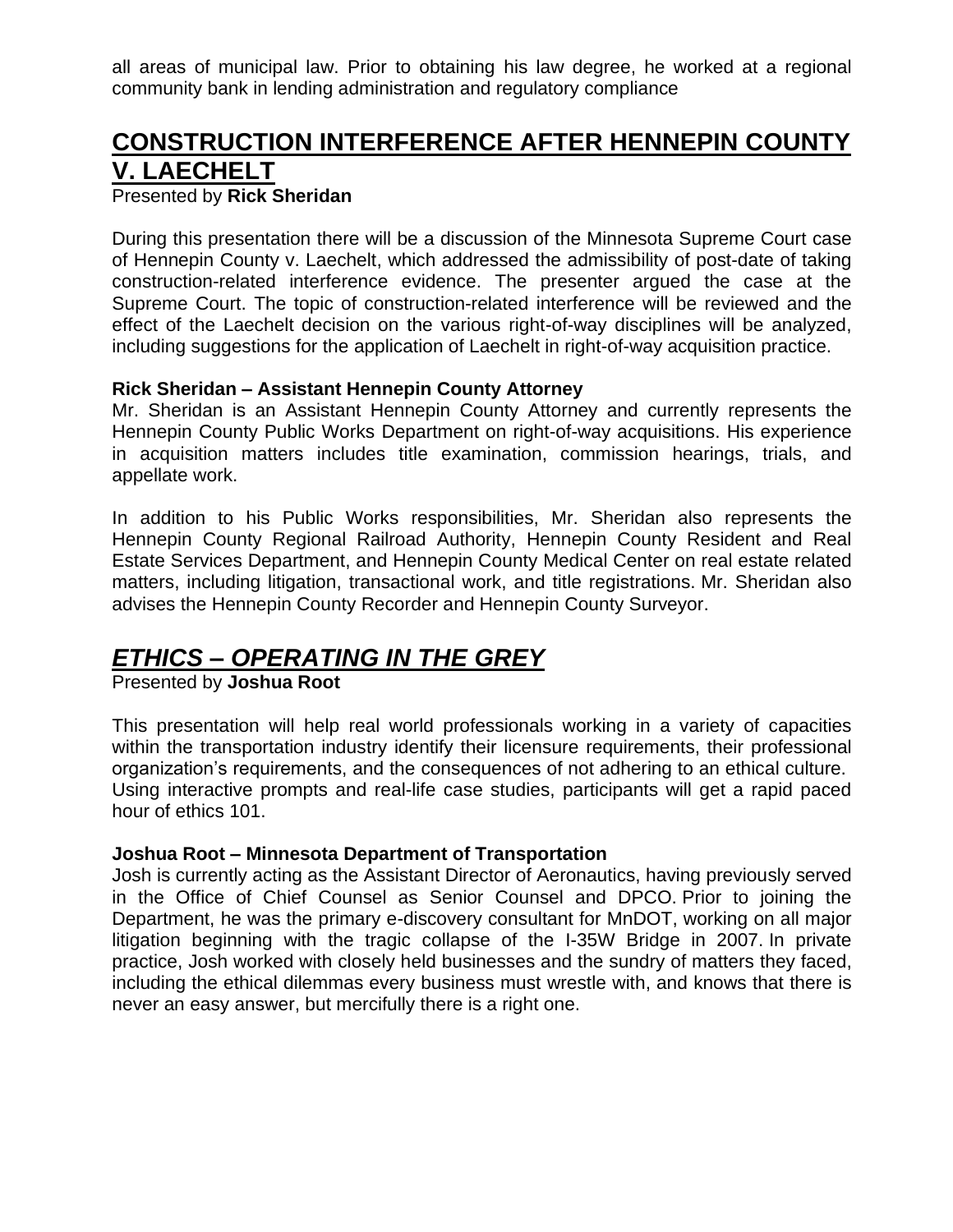## *FARGO/MOORHEAD DIVERSION PROJECT- PROPERTY ACQUISITION AND MITIGATION- UPDATE 2021*

Presented by **Eric Dodds, Ken Helvey, Scott Stenger and Wade Whitworth**

This session will provide an update to the right of way and real estate acquisition program relative to the Fargo Moorhead Diversion Project Right of Way Acquisition process. The attendees will be taken through the project by examining the flooding impacts that affect the real property in the area and the required property rights needed to develop the project. This will include parcel identification, historical & architectural analysis of properties, the appraisal process, and the negotiation for the affected parcels.

We will then provide specific case studies for different segments of the project that outline the unique aspects of those properties acquisition and how the Uniform Relocation Act, Minnesota and North Dakota statutes, including other governing authorities, affect the purchase of the real property.

#### **Eric Dodds – AE2S (Advanced Engineering and Environmental Services, Inc.**

Eric Dodds is a Program Manager in the Fargo, ND office of AE2S (Advanced Engineering and Environmental Services, Inc.). He has worked on the Program Management team for the Fargo-Moorhead Area Diversion Project since 2011. Mr. Dodds primary area of responsibility is managing the acquisition of over \$500 Million of property rights necessary for the Project. Mr. Dodd's has a Bachelor of Science in Civil Engineering (1999) and a Master of Science in Environmental Engineering (2002) from North Dakota State University. He is a registered Professional Engineer in three states, including North Dakota, Minnesota, and South Dakota.

Eric serves on the advisory board for NDSU Civil Engineering Department, NDSU Team Makers, the West Fargo Planning & Zoning Commission, and the West Fargo Sheyenne High School Mustang Booster Club.

#### **Ken Helvey – SRF Consulting Group, Inc.**

Ken leads SRF's Real Estate Services Group and manages the acquisition, relocation, and appraisal processes for infrastructure, utility, and development projects. Since 1993, he has provided public and private sector clients with project management, acquisition, and compilation of information to prepare work files. In addition, Ken has been responsible for the coordination of appraisals, negotiations with landowners to acquire right of way and settle damages, completion of relocation services, recording of pertinent documents and closing of files, and preparation of closing documents.

Ken has worked closely with the Minnesota Department of Transportation, the U.S. Army Corps of Engineers, and many local, municipal, county, and state agencies and non-profit associations.

#### **Scott Stenger – ProSource Technologies**

Scott Stenger has more than 25 years of experience with project management, emergency and disaster management services, right of way acquisition, and land title abstracting. He was part of the management team for three separate disaster recovery projects for New York following Super Storm Sandy and over a dozen programs for the City of Cedar Rapids following the statewide Iowa flooding in 2008. He has managed dozens of linear utilities, sewer, wind energy, cellular phone, and road projects from less than one mile to over 300 miles in length.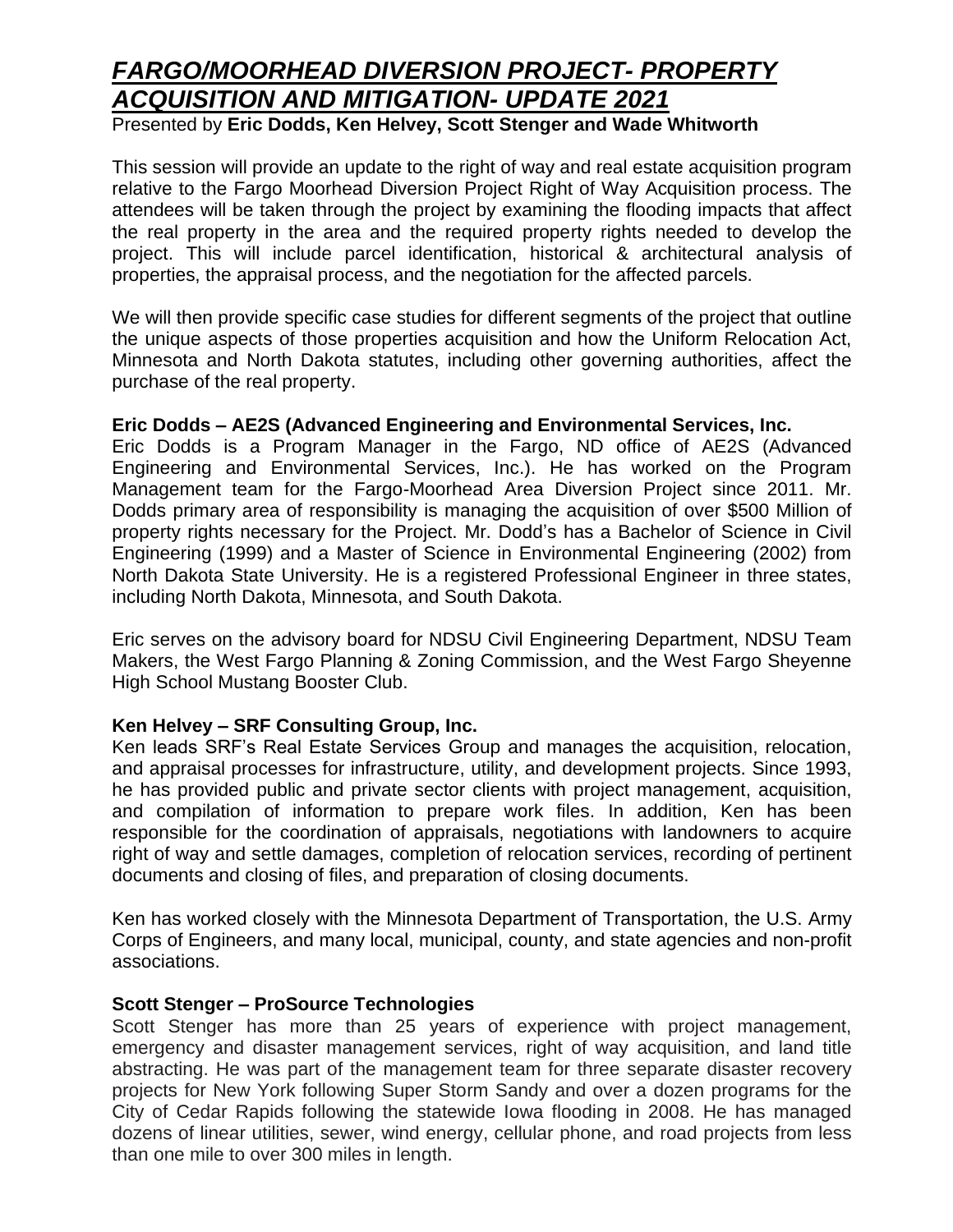#### **Wade Whitworth – HDR, Inc.**

Wade joined HDR in March of 2021. He has varied work experiences in the real estate world and right of way such as acquisitions, business development, right of way project scoping, negotiations, budget development, and maintenance and project planning. Wade graduated from North Dakota State University in 1999 and is a licensed realtor since April of 2006.

## *FHWA REGULATORY APPRAISAL & REALTY PROGRAM UPDATES*

#### Presented by **Marshall Wainright**

This session will open with a brief overview of the right-of-way phase activities including why we do appraisals, exceptions to the appraisal requirements, an overview of the acquisition offer process, and a reminder of the relocation process. Since the Federal Highway Administration has several initiatives in the works related to appraisal and real estate, discussions in this session will include any news on the 49 CFR 24 NPRM; an overview of the Every Day Counts Value Capture initiative; updates on upcoming instructor-led/web-based Realty training opportunities through the National Highway Institute; updates on alternative uses of the right of way; and responding to any questions that you may have regarding FHWA Realty programs/initiatives.

#### **Marshall Wainright – Federal Highway Administration**

Marshall Wainright leads a team of realty experts in delivering nationwide services in training, technical assistance, and technology deployment regarding the implementation of the Realty/Right of Way and Highway Beautification Act programs in compliance with applicable laws and regulations. He also serves as a Champion for the (ROW) Discipline in FHWA. Marshall joined the FHWA Office of Real Estate Services in Washington, DC. Prior to joining the FHWA, he worked as a realty specialist in the Florida Department of Transportation. He is a member of the International Right of Way Association and an Affiliate Member of the Appraisal Institute. Marshall is a certified instructor with the National Highway Institute and the IDECC. He is a Business Administration/Finance graduate of Georgia Southern University.

### *FIELD TITLES*

#### Presented by **Julie Duckstad, Danielle Holder & Bridget Jacobson**

This session will provide right of way professionals, including appraisers, field title agents, and direct purchase representatives with helpful tips, tricks, and pitfalls in researching properties. We will identify all of the information necessary to produce a complete report on a property and identify interests which may not appear in public record, and how we should document these interests and why. During this session there will be an explanation of the basics of a complete field title and how it can affect the valuation of the property being acquired. We will explore the different research tools that are used to find parties and how much research is necessary to ensure that we clear all necessary interests and serve all appropriate parties in the event that a condemnation action is necessary.

#### **Julie Duckstad – Minnesota Department of Transportation**

Julie Duckstad is a Real Estate Attorney in the Legal, Direct Purchase and Property Management unit in MnDOT's Office of Land Management. In this position, she is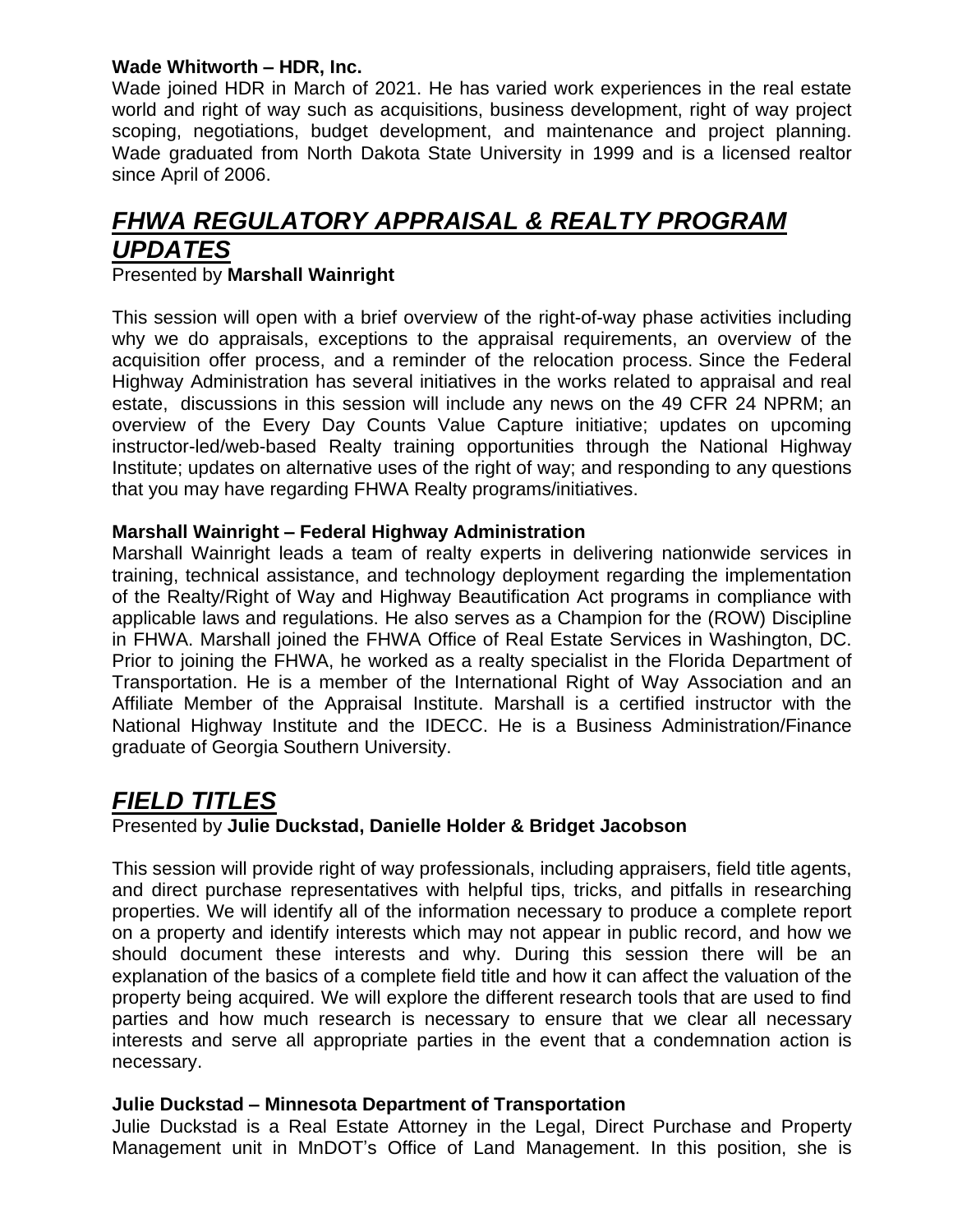responsible for implementing the title services program and providing state-wide assistance to MnDOT in securing good and marketable titles to real estate MnDOT acquires. Prior to MnDOT, Julie worked in private practice, where she focused on real estate and environmental matters, involving corporate and real estate transactions, including purchase and sale, sale-leaseback, ground leases, contracts for deed, and land development. She received her B.A. Degree from Colorado College and J.D. from Mitchell Hamline School of Law. She is licensed to practice law in the state of Minnesota.

#### **Danielle Holder – Minnesota Department of Transportation**

Ms. Holder is the advising attorney of the MnDOT Metro District Right of Way office. She has been in this position since 2009. Danielle's duties include advising on the acquisition of real estate by direct purchase, managing the preparation of title opinions for MnDOT's Metro District, and advising the department on various legal issues, including title matters, property management, and other legal matters. Prior to working in the Metro District, Danielle worked in the MnDOT Office of Land Management. In this position, her duties included examining land titles, determining current interest holders, and drafting the proper instruments of conveyance so that the MnDOT could acquire marketable titles. She received her Juris Doctorate from Hamline School of Law in 2000 and is licensed to practice law in the State of Minnesota.

#### **Bridget Jacobson – Minnesota Department of Transportation**

Bridget has been a licensed Realtor in MN since 2003 and a Broker since 2013. In 2010 she entered state service as a Realty Specialist coordinating MN DNR acquisition, sales, and exchange closings. In 2013 she transferred to MnDOT Metro District as a Real Estate Representative focusing on Field Title Reports, Direct Purchase Negotiations, and Relocation. She moved into her current position in 2019, at MnDOT Office of Land Management as a Real Estate Specialist, serving as the lead in the Direct Purchase and Closing Unit.

### *FIELD WALK*

#### Presented by **David Hanson & Chris Smith**

This outdoor session will focus on the identifying trees, shrubs, and herbaceous plants as curiosity dictates. There will be a discussion of assessment characteristics including, architectural form, landscape placement, tree size, and species ratings for Minnesota. Other important topics may include recognizing potentially higher risk trees, such as looking for decay in trees, poor structure, mechanical and or storm damage. Learn about the many factors that go into landscape valuation and view practical examples of landscaping considerations when doing property appraisals.

#### **David Hanson – Minnesota Department of Transportation, Office of Environmental Stewardship**

Dave works in MnDOT's Office of Environmental Stewardship. He completed a Bachelor of Science Degree, from the University of Minnesota, in Assessment and Modeling of Natural Resources, followed by a Master's Degree focusing on Urban and Community Forestry. As an ISA Certified Arborist and Urban Forester at the University of Minnesota, Dave taught plant identification skills to ISA Certified Arborists, Master Gardeners, Municipal Employees, and anyone else listening, including CCM crews and a classroom full of dendrology students. Now, as a Vegetation Management Specialist with MnDOT, he still teaches identification and management skills while honing his own skills daily – on questions from every corner of Minnesota.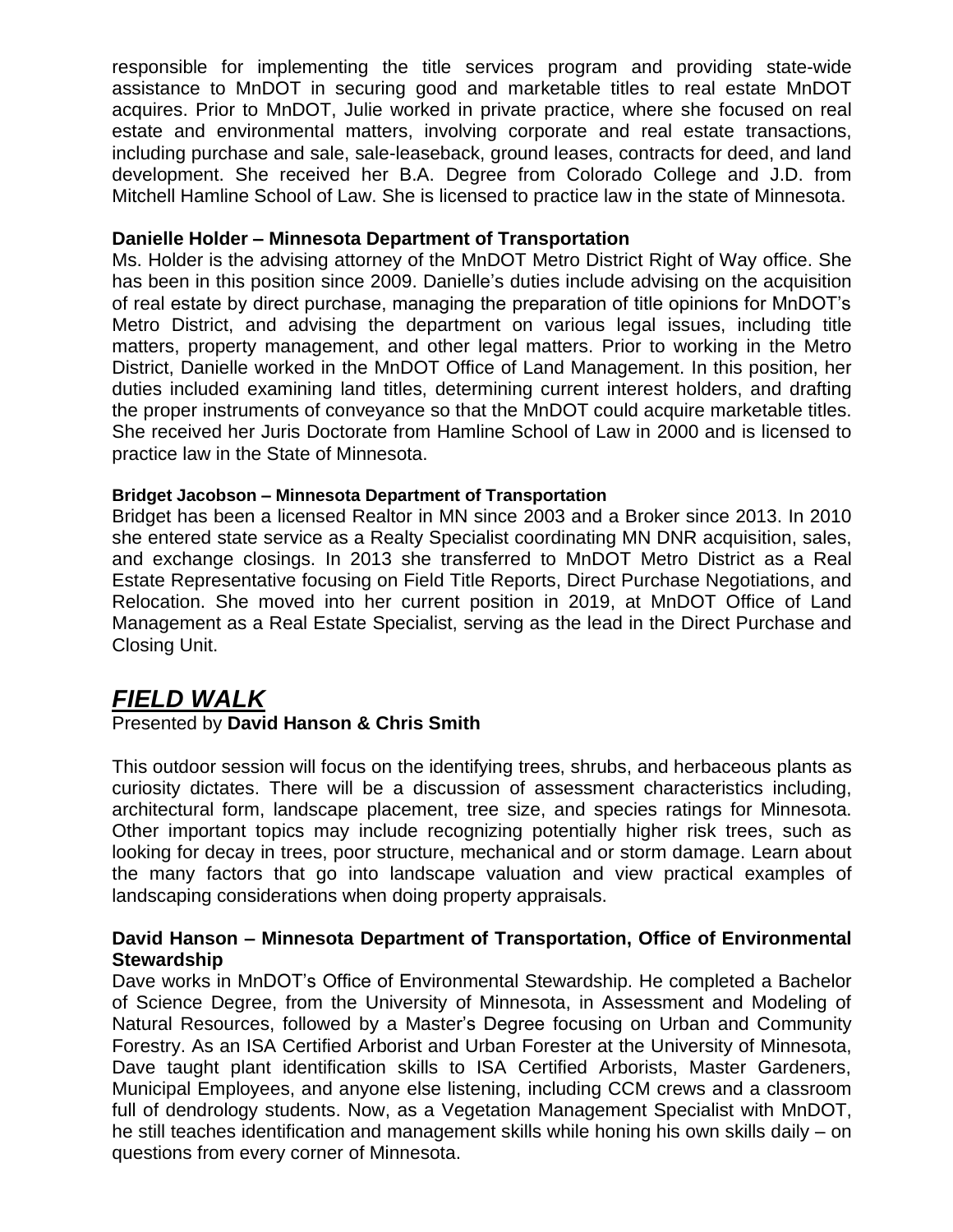#### **Chris Smith – Minnesota Department of Transportation, Office of Environmental Stewardship**

Chris works in MnDOT's Office of Environmental Stewardship and surveys as the agency's wildlife ecologist. He has a Bachelor of Science Degree from the University of Minnesota in Fisheries and Wildlife Management and a Master of Science Degree in Conservation Biology with a minor in Entomology. Chris is a certified wildlife biologist by The Wildlife Society and has worked for MnDOT for about 5 ½ years. Prior to coming to MnDOT, he worked for the Minnesota Department of Natural Resources in the Nongame Wildlife Program, where his work focused on the conservation of amphibians, reptiles, and insects. Chris is a public servant that brings with him a passion for fish and wildlife conservation and regulatory expertise that helps MnDOT meet or exceed requirements of regulating agencies on behalf of all Minnesotans.

## *FIXTURES – IMPACTS ON ACQUISITIONS & RELOCATIONS*

Presented by **Igor Lenzner**

This session will explore how fixtures fit into the acquisition and relocation analysis. The session will attempt to answer: (1) what are fixtures? (2) How are "trade fixtures" different? (3) purchase or move? (4) value? The session will use a hypothetical situation where we will first try to identify and classify fixtures, address ownership, and the impacts ownership has on categorization, purchase vs. relocation, and valuation considerations in light of purchase or relocation.

#### **Igor Lenzner – Rinke-Noonan Law Firm**

Igor Lenzner is an owner with Rinke Noonan. His practice focuses on providing strategic advice to property owners, businesses, and public agencies regarding real estate matters, including condemnation and relocation. Over the past 25 plus years, Igor has represented numerous counties, cities, and development authorities in property acquisition, relocation, and condemnation matters. His work for government entities and private individuals has involved road right of way, utilities, government buildings, and flood control projects.

### *HIGHWAY 14 EXPANSION RIGHT OF WAY PROCESS*

Presented by **Benjamin Barker and Tory Thompson**

This presentation will describe the turnkey right of way process that was used for the Highway 14 Expansion Design-Build project. The project location is a 12.5 mile segment between Owatonna and Dodge Center. The project is expanding an existing two-lane section of Highway 14, completing a continuous four-lane Highway from Mankato to Rochester. The four-lane expansion is using a completely new alignment which required extensive right of way acquisition and new highway plats. During this presentation there will be a discussion of the right of way process for rural residential and agricultural properties, including the impacts of the project. We will identify lessons learned to allow for innovations and final design flexibility on design-build projects that can be implemented in the right of way process. There will also be a detailed discussion on two parcels; information will be given on the parcel sketches, title information, appraisal valuations, direct purchases, and eminent domain process. The presentation will close by sharing before construction aerial photos from 2019 and drone photos taken during construction in 2021.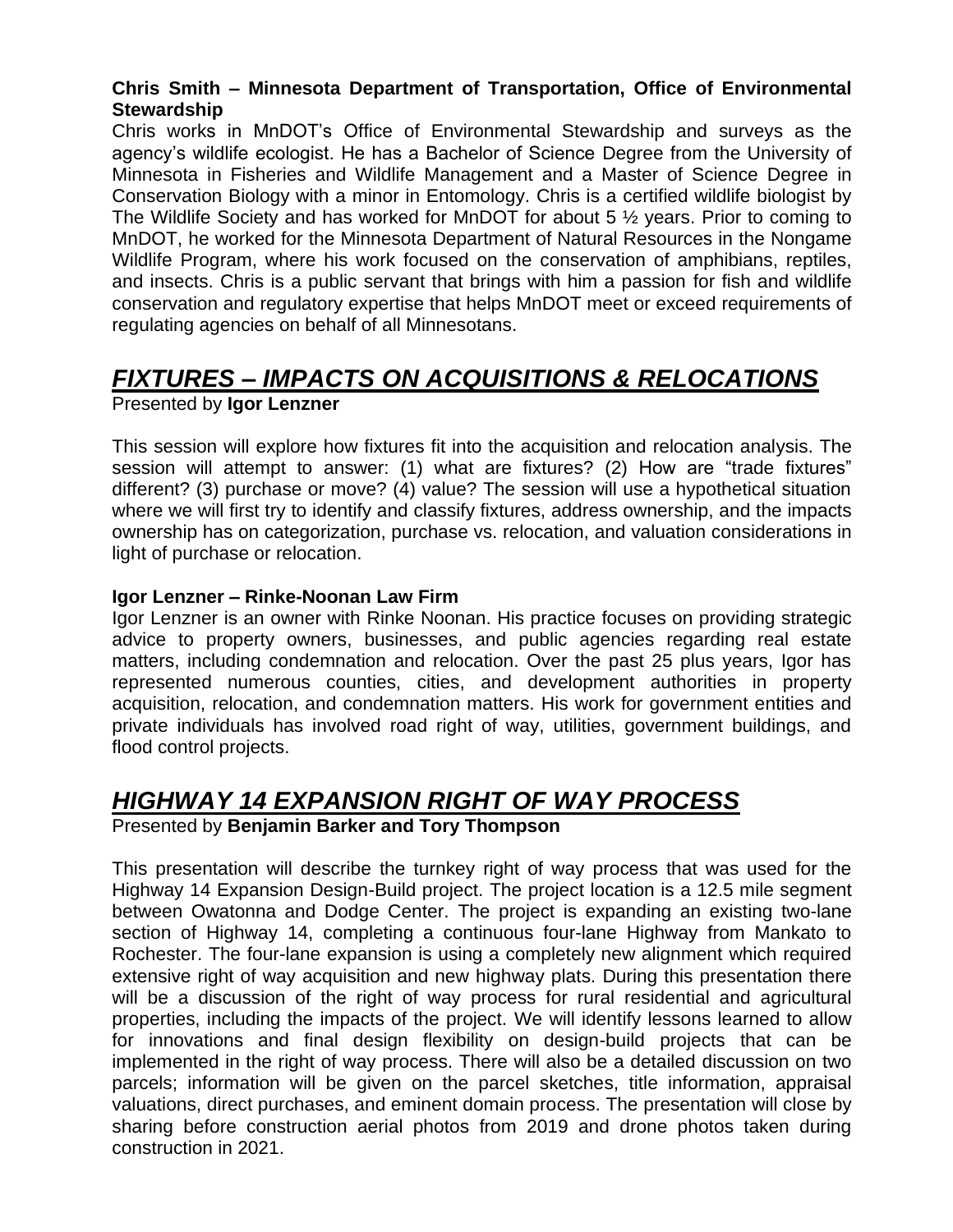#### **Benjamin Barker – WSB & Associates, Inc.**

Ben Barker has been in the Right of Way industry for 12 years specializing in acquisition and relocation. He is a Senior Right of Way Specialist with WSB and manages multiple complex projects and initiatives to meet business and clients' needs. Ben is experienced in land rights for government entities, renewable energy companies, and utility companies. He is a member of the International Right of Way Association and served on the Executive Board for Chapter 20 from July 2016 to June 2021. Ben has his SR/WA designation as well as R/W-NAC (negotiation) and R/W-RAC (relocation) certifications through the IRWA.

#### **Tory Thompson – Minnesota Department of Transportation**

A Civil Engineer Graduate of Iowa State University, Tory started with MnDOT in 2008. Since 2010 Alternative Delivery projects have been a niche for Tory working on the projects in all phases, managing the projects during procurement, and following letting in construction. She has worked on over 5 Alternative Delivery projects in MnDOT's District 6, including the MnDOT's First CMGC Project – The Winona Bridge Project. She is currently managing the Hwy 14 Expansion Design-Build Project and the Hwy 52 Zumbrota to Cannon Falls Design-Build Project.

#### *HOMELESS ENCAMPMENTS ON THE RIGHT OF WAY* Presented by **Kristie Billiar & Samantha Juneau**

As the number of people experiencing homelessness continues to increase, the use of MnDOT right of way for encampment sites has also grown. This session will provide an overview of MnDOT's approach to encampments on its right of way, including a discussion of the procedures used by MnDOT to evaluate the response to an encampment site and the coordination between MnDOT, local governments, and service providers to develop and execute the response. The session also includes a discussion of the legal implications surrounding homeless encampments on public right of way, including the constitutional implications of due process (notice), seizure of possessions, and the criminalization of homelessness.

#### **Kristie Billiar – Minnesota Department of Transportation**

Kristie has been with MnDOT for 22 years. She started with the agency in 1997 with bike and pedestrian section providing direction on pedestrian designs and many aspects of bike designs and developed first Safe Routes to School Programs during her 11 years in the Office. In 2009 Kristie took on the development of MnDOT's first ADA Transition Plan and the implementation of the policy framework for providing accessibility. More recently, Kristie has provided support and direction for MnDOT's response to homelessness, acting as the agency liaison for the statewide plan and local partners, finalizing internal policy and operating norms, and providing direction on closures during COVID-19. Kriste graduated from Hobart and William Smith, Geneva, NY in 1996 with a BA in History.

#### **Samantha K. Juneau, Esq. – Minnesota Department of Transportation**

Samantha Juneau is the Deputy Chief Counsel – Legal Services in the MnDOT Office of Chief Counsel. In this position, she coordinates with the Attorney General's Office regarding MnDOT litigation matters and advises MnDOT in the areas of data practices, records management, and other legal issues. Samantha was previously the Supervising Attorney of the Legal, Direct Purchase and Property Management unit in the MnDOT Office of Land Management. In this position, her duties included managing the acquisition of real estate by condemnation and direct purchase, managing the preparation of title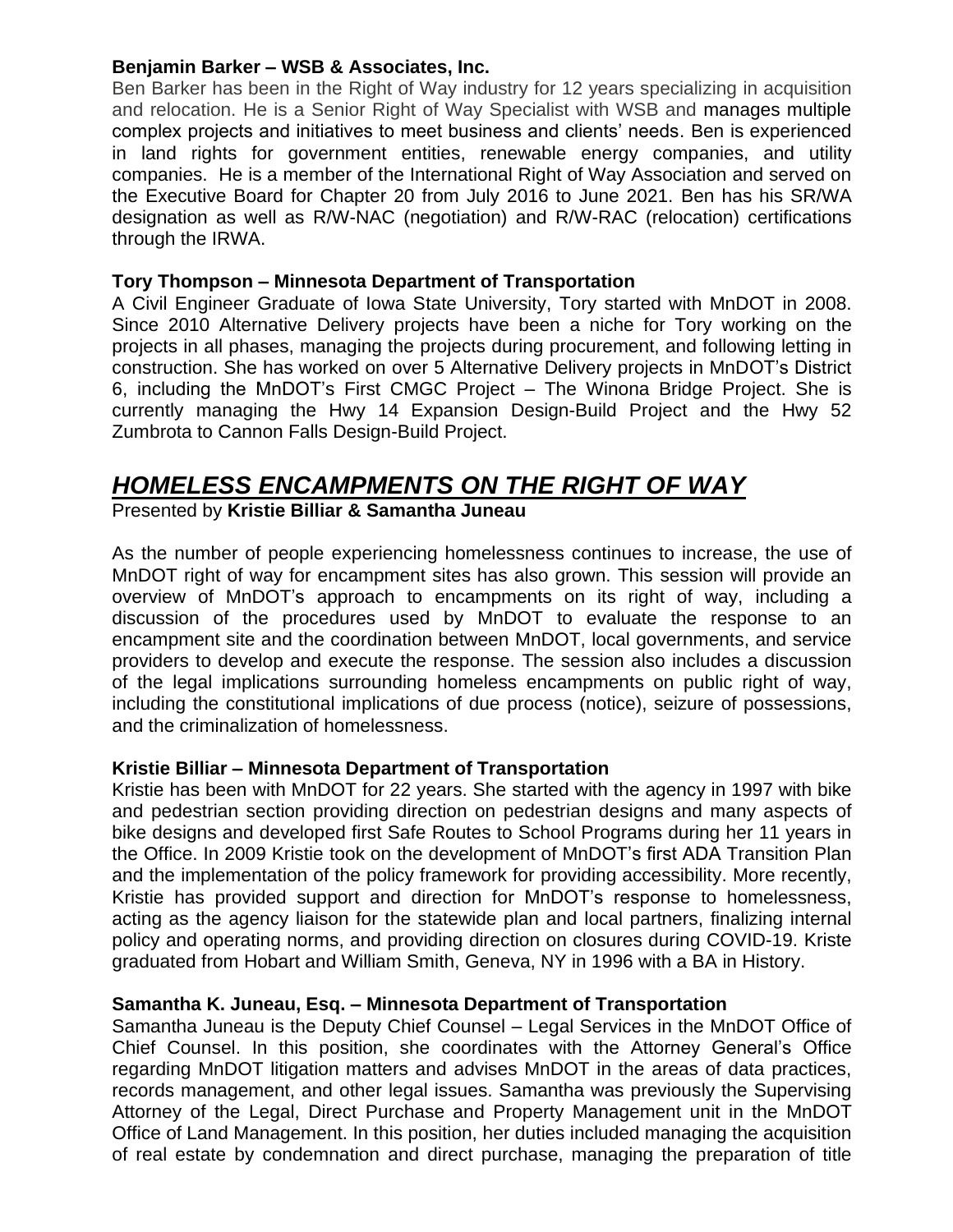opinions for the land MnDOT acquires, and advising the department on various legal issues. Prior to MnDOT, Samantha was an Assistant Attorney General with the Minnesota Attorney General's office. In this position, her duties included real property litigation, examining land titles, and drafting the proper instruments of conveyance so that the DNR acquired marketable title to the land it acquired. Samantha also advised various state agencies in real estate matters and represented those agencies in quiet title actions and Torrens registrations. She received her Juris Doctorate cum laude from William Mitchell College of Law in 1995 and is licensed to practice law in the state of Minnesota.

## *LOSS OF GOING CONCERN & MINIMUM COMPENSATION*

#### Presented by **Jeff Thompson**

During this session, there will be an examination of claims for loss of going concern and minimum compensation through a case study of a parcel in Worthington, MN where an owner claimed approximately \$1.25 million of damages through Minnesota Statutes sections 117.186 (loss of going concern) and 117.187 temporary easement. Claiming that it was impossible to continue to use its historical landmark building for temporary hog storage after the taking, the owner brought vacant land and constructed a new facility a couple of miles north of town. The owner sought compensation from MnDOT to pay for the new site plus much more. MnDOT opposed these claims before the condemnation commissioners and before the district court.

#### **Jeff Thompson – MN Assistant Attorney General**

Jeff Thompson joined the Minnesota Attorney General's Office in February 2000. He primarily represents the Minnesota Department of Transportation and the Minnesota Department of Military Affairs on issues such as condemnation, contract disputes, procurement, and equal contracting opportunity. Prior to joining the Attorney General's Office, Mr. Thompson was an Assistant County Attorney for Kandiyohi County, where he served as a prosecutor. He has also worked in private practice in the area of family law. Mr. Thompson received a BA degree from the University of Minnesota-Morris and a JD degree from the Drake University School of Law.

### *NEGOTIATIONS/COMMUNICATIONS*

Presented by **Penny Rolf**

All of us need a little help in our methods of communication, and with technology. It is even more important to make sure that the message we are relaying is received in the way we intend. This session will be a help to beginner right of way agents and be a refresher for the "seasoned professional" agent, appraiser, and attorney. You will be given tips on how to communicate and negotiate with the owners as both an appraiser and right of way agent. We will review how to create a first impression with a property owner's visit that will result in a relationship of trust that will continue from the beginning of the project through settlement. Attendees will participate in case studies and communication/negotiation exercises as part of this session to keep everyone engaged and hear tips from other professionals.

#### **Penny Rolf – WSB & Associates, Inc.**

Penny Rolf is the Director of Right of Way at WSB & Associates in their Minneapolis office managing 12 staff who are located in MN, ND, and Texas. She has over 29 years of experience in real estate and has been the project manager for multiple acquisition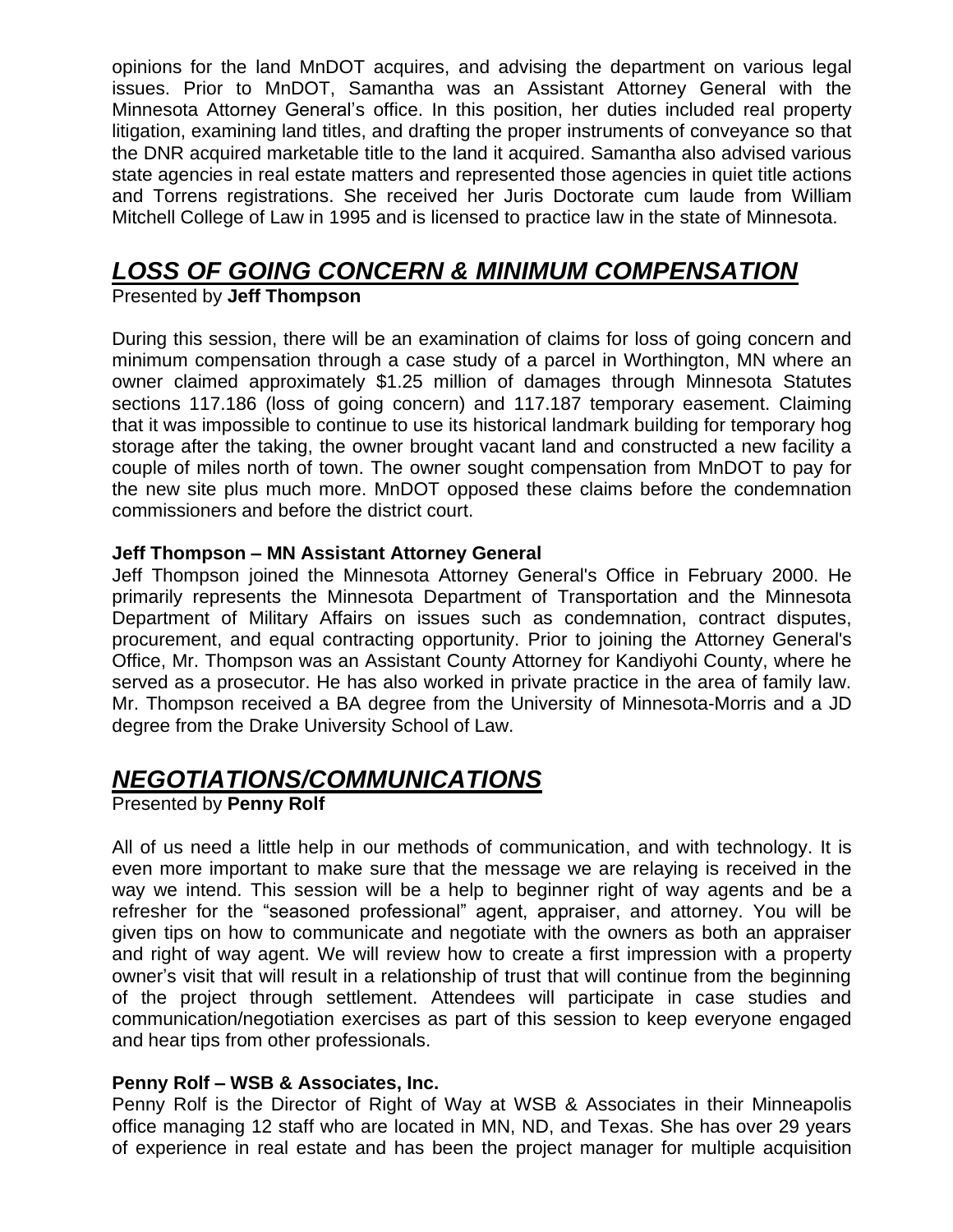and relocation projects. During the past 21 years, Penny has been exclusively devoting her time to acquiring right of way and providing relocation assistance on numerous projects for utility companies, counties, cities, MnDOT, ND, and WisDOT. She has been active in the International Right of Way Association serving in all the ces at the chapter and region level. Penny is a licensed real estate broker in MN, ND, SD, and Iowa.

### *PROTECTED SPECIES & THEIR HABITATS*

Presented by **David Hanson & Chris Smith**

During this session, there will be a discussion on the rules and regulations related to fish, wildlife, and plants with regard to buying and selling lands with protected species. We will discuss who creates the list of state threatened, endangered species of concern or watchlist vascular plants. These may be things you have never considered, and MnDOT's Office of Environmental Stewardship is here to answer your questions or concerns in this area.

#### **David Hanson – Minnesota Department of Transportation, Office of Environmental Stewardship**

Dave works in MnDOT's Office of Environmental Stewardship. He completed a Bachelor of Science Degree, from the University of Minnesota, in Assessment and Modeling of Natural Resources, followed by a Master's Degree focusing on Urban and Community Forestry. As an ISA Certified Arborist and Urban Forester at the University of Minnesota, Dave taught plant identification skills to ISA Certified Arborists, Master Gardeners, Municipal Employees, and anyone else listening, including CCM crews and a classroom full of dendrology students. Now, as a Vegetation Management Specialist with MnDOT, he still teaches identification and management skills while honing his own skills daily – on questions from every corner of Minnesota.

#### **Chris Smith – Minnesota Department of Transportation, Office of Environmental Stewardship**

Chris works in MnDOT's Office of Environmental Stewardship and surveys as the agency's wildlife ecologist. He has a Bachelor of Science Degree from the University of Minnesota in Fisheries and Wildlife Management and a Master of Science Degree in Conservation Biology with a minor in Entomology. Chris is a certified wildlife biologist by The Wildlife Society and has worked for MnDOT for about 5 ½ years. Prior to coming to MnDOT, he worked for the Minnesota Department of Natural Resources in the Nongame Wildlife Program, where his work focused on the conservation of amphibians, reptiles, and insects. Chris is a public servant that brings with him a passion for fish and wildlife conservation and regulatory expertise that helps MnDOT meet or exceed requirements of regulating agencies on behalf of all Minnesotans.

## *RESPONSIBILITIES FOR BOUNDARY EVIDENCE PRESERVATION*

Presented by **Sam Gibson**

The fundamental issue with this topic is the acquisition of land and its importance to the landowner that accurate boundary corners are defined. These boundary corners are important to the appraiser as well as they assess the land in the acquisition process.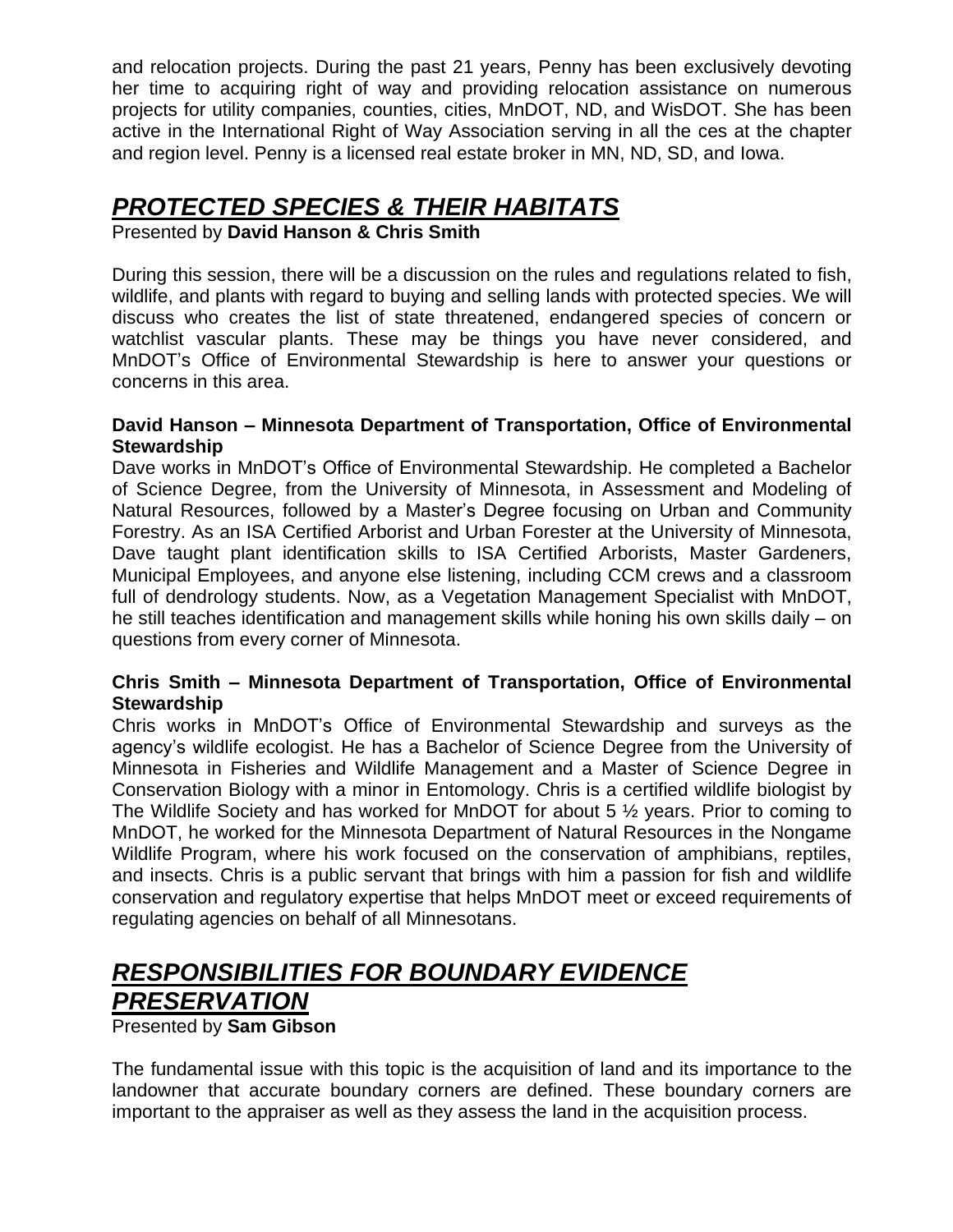The obligation to preserve PLSS monuments and other direct evidence of boundary location on highway projects is clearly charged in State Statute and Policies to the road authority. However, the application of these requirements is subjected to diverse interpretations by various entities. Further confusion is often introduced through the devolution of responsibilities presented by the use of a variety of consultants, contractors, and subcontractors on many projects.

This presentation will review the statute and policy requirements for the preservation of boundary evidence. The presenter will use examples from his own experience to illustrate concepts and situations that may require special attention.

#### **Sam Gibson – County Surveyor, Washington County, MN**

Sam Gibson PLS, received his initial instruction in surveying at the Inter-Service Engineering School at Fort Leonard Wood, Missouri. He received an Associate's Degree in Construction Technology from the Community College of the Air Force and his Bachelor's Degree from the University of Northern Iowa.

He has held a variety of surveying positions in Iowa and Minnesota in both the private and public sectors. He was licensed as a Land Surveyor in the State of Minnesota in 2006. He spent 12 years as Chief Surveyor for the City of Saint Paul, leading the St Paul Public Works, Survey, and GIS Division from 2016 to 2019. Sam is an adjunct instructor in Land Surveying for Dakota County Technical College and was appointed as Washington County Surveyor in October 2019.

## *ROLLING THE DICE – LIABILITY RISKS IN CONDEMNATION APPRAISING*

#### Presented by **Byron Miller**

Condemnation assignments carry a high risk. The level of scrutiny in a condemnation assignment is much greater than that which occurs in other valuation areas such as mortgage lending. Every word is a potential minefield that is scrutinized and may be used in litigation if there is a challenge from the property owner. Thus, it's important to have a general understanding of the risks and how to avoid them.

This session provides useful information for eminent domain real estate practitioners and focuses on expert witness testimony. The session starts with a discussion of the myths of condemnation liability. We'll then talk about common errors made in all appraiser liability cases. Elements of condemnation legal claims are examined. Witness immunity and, when applicable, will also be discussed. The session rounds off with some examples, as well as how to avoid being a defendant. This session provides attendees with vital information to avoid becoming a liability.

#### **Byron Miller – Byron Miller Appraisals**

Byron Miller, SRA, AI-RRS, RRA, MSSE, is a certified residential appraiser licensed in Minnesota and Wisconsin. He is the owner and principal appraiser of BM Appraisals in Minneapolis, Minnesota. His firm specializes in valuation services for consulting, divorce, estate, litigation, relocation, and right of way. This is Byron's second act, which is a profession of choice. He spent his first act as a firmware engineer/manager for several fortune 500 companies. His appraisal interest started in 1986 when he watched an appraiser appraise his home. However, life got in the way, and he didn't consummate his passion for the valuation profession until 2001.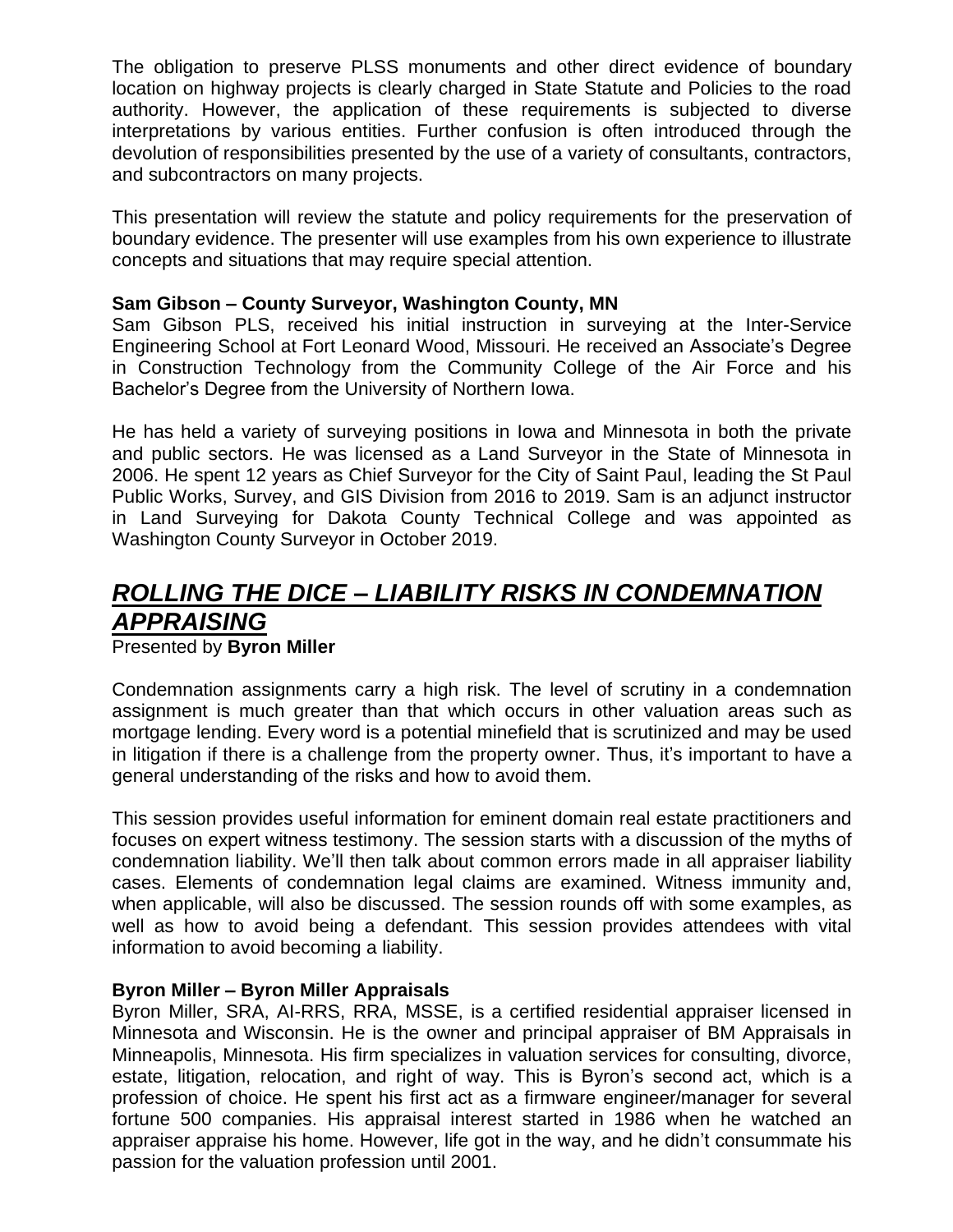Byron has gained a reputation for valuing complex properties. He has experience with agricultural, lakefront, multi-unit, and upper bracket properties. Additionally, Byron has performed valuation assignments/ reviews for attorneys, eminent domain, estates, and lenders. He is also an instructor, course developer, author, and an eminent domain county commissioner. Byron has an intense passion for appraising and helping others. This passion manifests itself in the form of continual self-improvement through education, instruction, and mentoring. Byron earned his BA, with a focus in Computer Science in 1987 and an MS in Software Engineering from the University of St. Thomas, in 1996.

## *USING EARLY PLANNING TO REDUCE CONDEMNATION LITAGATION*

Presented by **Louis Robards**

Planning and designing a road project requires coordination with a number of stakeholders such as municipalities, environmental agencies, utilities, citizen groups, as well as property owners. This presentation will address why a condemning authority should include acquisition, appraisal, and legal input early in the design process to identify potential issues, avoid unnecessary damages, and communicate openly and accurately with property owners to facilitate acquisitions and reduce litigation.

#### **Louis Robards – Assistant Hennepin County Attorney**

Louis is presently an Assistant Hennepin County Attorney representing the County in condemnation cases. He previously was an Assistant Minnesota Attorney General representing MnDOT in condemnation cases throughout the state. He has been involved in numerous condemnation commission hearings, jury trials and has argued cases in the Minnesota Court of Appeals and the Minnesota Supreme Court. Louis is a graduate of the University of Minnesota Law School.

### *WHO OWNS THE ROAD?*

Presented by **Samantha Juneau**

This session will discuss the various types of streets and the legal interests held by road authorities in those streets. This session will also cover ownership of underlying fee, the centerline rule, and exceptions, calls to the road in a legal description, the creation and termination of streets, and the Marketable Title Act.

#### **Samantha K. Juneau, Esq. – Minnesota Department of Transportation**

Samantha Juneau is the Deputy Chief Counsel – Legal Services in the MnDOT Office of Chief Counsel. In this position, she coordinates with the Attorney General's Office regarding MnDOT litigation matters and advises MnDOT in the areas of data practices, records management, and other legal issues. Samantha was previously the Supervising Attorney of the Legal, Direct Purchase and Property Management unit in the MnDOT Office of Land Management. In this position, her duties included managing the acquisition of real estate by condemnation and direct purchase, managing the preparation of title opinions for the land MnDOT acquires, and advising the department on various legal issues. Prior to MnDOT, Samantha was an Assistant Attorney General with the Minnesota Attorney General's office. In this position, her duties included real property litigation, examining land titles, and drafting the proper instruments of conveyance so that the DNR acquired marketable title to the land it acquired. Samantha also advised various state agencies in real estate matters and represented those agencies in quiet title actions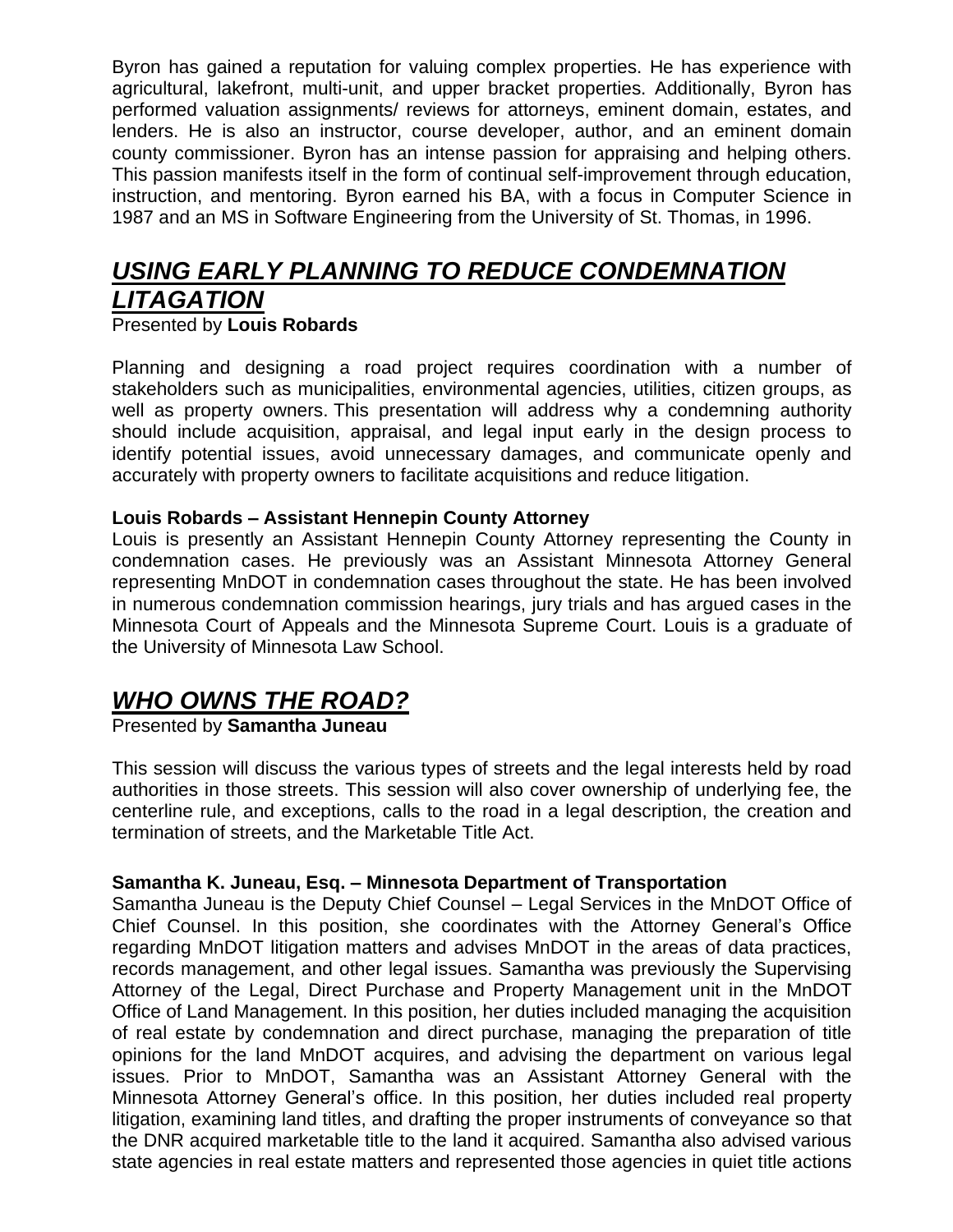and Torrens registrations. She received her Juris Doctorate cum laude from William Mitchell College of Law in 1995 and is licensed to practice law in the state of Minnesota.

# **Workshop Vendors**

## *KLJ Right-Of-Way Services*

#### **Your Land Acquisition Liaison**

Building relationships is a critical part of the right-of-way and overall land management process. Asking the right questions, establishing an understanding, and gaining trust helps land and property acquisitions stay on course. We help communicate the project and its benefits, build consensus, and ease the negotiation process. We're excited to be back at the MnDOT Land Management Workshop in 2021!

#### **Negotiations and Acquisitions**

KLJ is composed of experienced project managers and negotiators who are dedicated to building relationships and finding a solution that is best for everyone. Our experience in right-of-way land acquisition and land rights management, as well as our strength in negotiations, enables us to manage your project's right-of-way needs.

- Permission to Survey
- Landowner Database Management
- Land Acquisition Research
- Land Sales Analysis
- Obtaining Land Rights
- Easement Options
- Obtaining Fee Right-of-Way
- Condemnation Support

#### **Relocation Support**

Should a landowner need to be relocated during your project, we make sure that the displaces are treated fairly with our knowledge and emphasis on positive relationships. We are experienced in working with residential and business displaces while adhering to the Federal Highway Administration's (FHWA) Uniform Act.

#### **Surface Title Research**

Dependent on the project needs, we can conduct differing searches for a project, or coordinate title research and abstract updates through a third party.

#### **Landowner Liaison**

Communication throughout the process is essential to developing positive rapport early in the ROW process.

#### **Permitting**

Our team is accustomed to working with clients, landowners, and developers to obtain the appropriate permits. With our experience, we ensure your project goes smoothly, and that all parties are treated fairly and with respect.

#### **Siting**

Our professionals work to avoid any land issues that may affect the location of your project by researching ownership, encumbrances, and land rights.

#### **All the Services You Need, When You Need Them**

At KLJ, we know that projects often require multiple services to get across the finish line, including some you didn't think you needed at the starting line. That's why we offer a variety of services, with environmental, cultural resources, survey, and funding experts on staff to make sure you have a partner you can trust with all your engineering needs. It's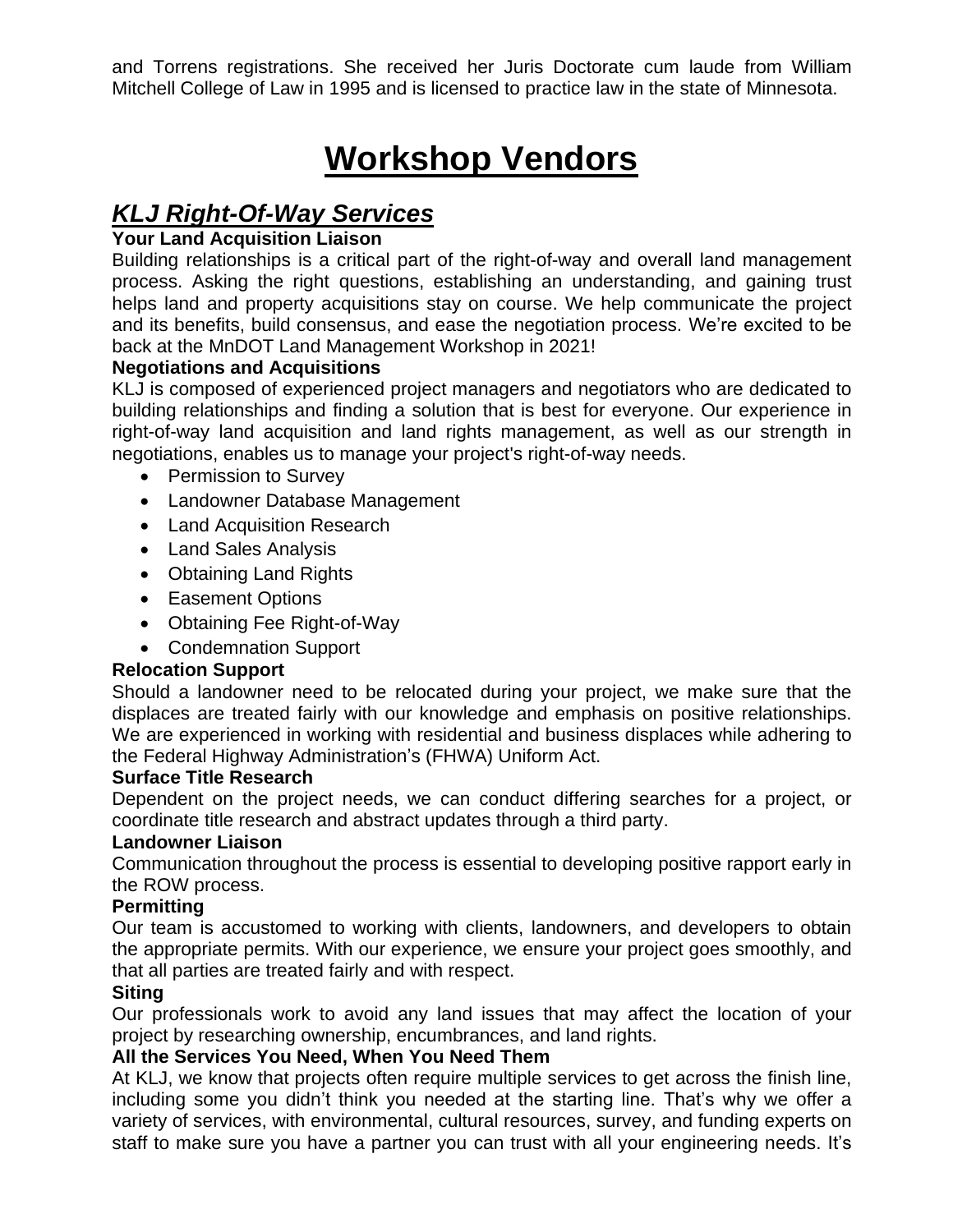just one way we provide an exceptional customer experience throughout the duration of your project and beyond.

#### **For more information, please contact:**

KLJ Headquarters 4585 Coleman Street Bismarck, ND 58503-0431 Phone: 1 800 213 3860

## *HDR Engineering, Inc.*

#### **Together, anything is possible.**

As an integrated firm, HDR provides a full spectrum of engineering, architecture, planning, and real estate / right of way services for our clients. Our staff of 10,000 professionals represent hundreds of disciplines working in more than 200 locations worldwide. We partner on unified teams to provide solutions beyond the scope of traditional consulting firms. HDR is consistently ranked among the top consulting firms by leading industry publications, including *Engineering News-Record* and *Architectural Record*.

At HDR we create an unshakable foundation for progress because our multidisciplinary teams include engineers, designers, real estate and right of way agents, environmental scientists, economists, builders, and analysts. Understanding and obtaining property rights is a critical path and component of projects and we'll partner with you to do it right. We have full-time, professional staff ready to provide a full suite of real estate and right of way services to achieve project milestones. Our focus is on quality, efficiency and the development of positive long-term relationships between the client and landowners. We act as your advocate while also being sensitive to the particular concerns of property owners and occupants.

**For more information, please contact:** Lee W. Kaffar, Associate, HDR Engineering, Utica Ave. S., Suite 600, Minneapolis, MN 55416. [Lee.Kaffar@hdrinc.com](mailto:Lee.Kaffar@hdrinc.com) or 605.782.8121.

## *Henning Professional Services, Inc.*

*Right of Way Acquisition Consultant*

Henning Professional Services, Inc. provides right of way acquisition services to state and local agencies such as MnDOT, municipalities, counties, and other public agencies throughout the State of Minnesota. Services include Project Scoping, Field Title Investigation, Minimum Damage Acquisition Reports, Purchase Offers, and Negotiation and Settlement. Turnkey right of way services are also offered through teaming with abstractors, appraisers, surveyors, and environmental firms. Our reputation to successfully provide fast track acquisition services, including coordination with numerous stakeholders and multiple consulting firms to meet tight project deadlines, is known throughout the industry.

Sonya Henning, PE, has more than 25 years of experience and is the president of Henning Professional Services, Inc. Her licensures in civil engineering and as a real estate broker allow her to provide valuable project input from scoping through construction as well as the ability to communicate project needs and construction details to landowners. She and her staff have extensive experience meeting the various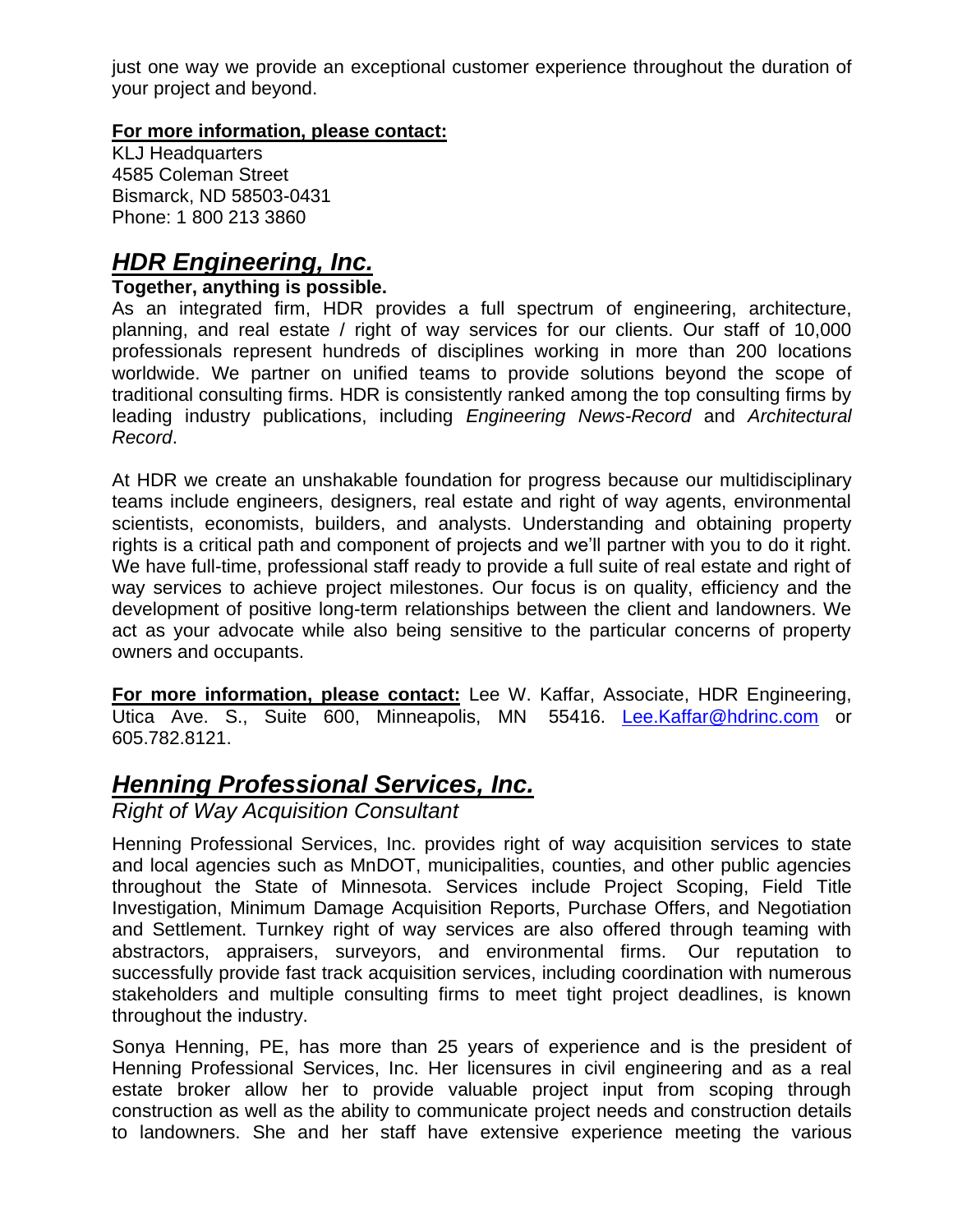requirements outlined for a variety of funding including local, state, federal funds, and grants.

#### **CLASSIFICATIONS**

- Certified Disadvantaged Business Enterprise (DBE) through the Minnesota Unified Certification Program (MNUCP)
- Certified Small and Woman Business Enterprise (S/WBE) with the Central Certification (CERT) Program
- Certified Targeted Group Small Business by the Minnesota Department of Administration
- City of Minneapolis SUBP Certified (Small and Underutilized Business Program)
- Licensed Real Estate Company Minnesota
- Pre-Qualified with the Minnesota Department of Transportation
	- $\circ$  Work Type 8.1 Direct Purchase
	- $\circ$  Work Type 8.3 Field Title Investigation

### **MEMBER**

- IRWA International Right of Way Association
- MSES Minnesota Society of Engineers and Surveyors
- APWA American Public Works Association
- ESSP Engineering Society of St. Paul
- ITE Institute of Transportation Engineers

#### **For more information, please contact:**

Sonya A. Henning, PE President and Right of Way Specialist Henning Professional Services, Inc. P.O. Box 25376, Woodbury, MN 55125 651-955-5594 [shenning@henningprofessionalservices.com](mailto:shenning@henningprofessionalservices.com) [www.henningprofessionalservices.com](http://www.henningprofessionalservices.com/)

### *Minnesota Department of Transportation – Land Information System and Right of Way Mapping Unit*

The **Land Information System and Right of Way Mapping Unit** coordinates with statewide district offices and Central Office groups to finalize the development, maintenance, and delivery of MnDOT's right of way maps. The right of way map is an index to the official documents and other records associated with the acquisition, disposal, and administration of the highway right of way.

Representatives from this unit will be available during session breaks to provide you with information and answer your questions regarding the different products and services available:

- Using website applications to find and view right of way maps:
	- o Right of Way Mapping & Monitoring (RWMM)
	- o eDOCS
- Downloading and printing of maps
- Accessing railroad valuation maps and railroad station plat maps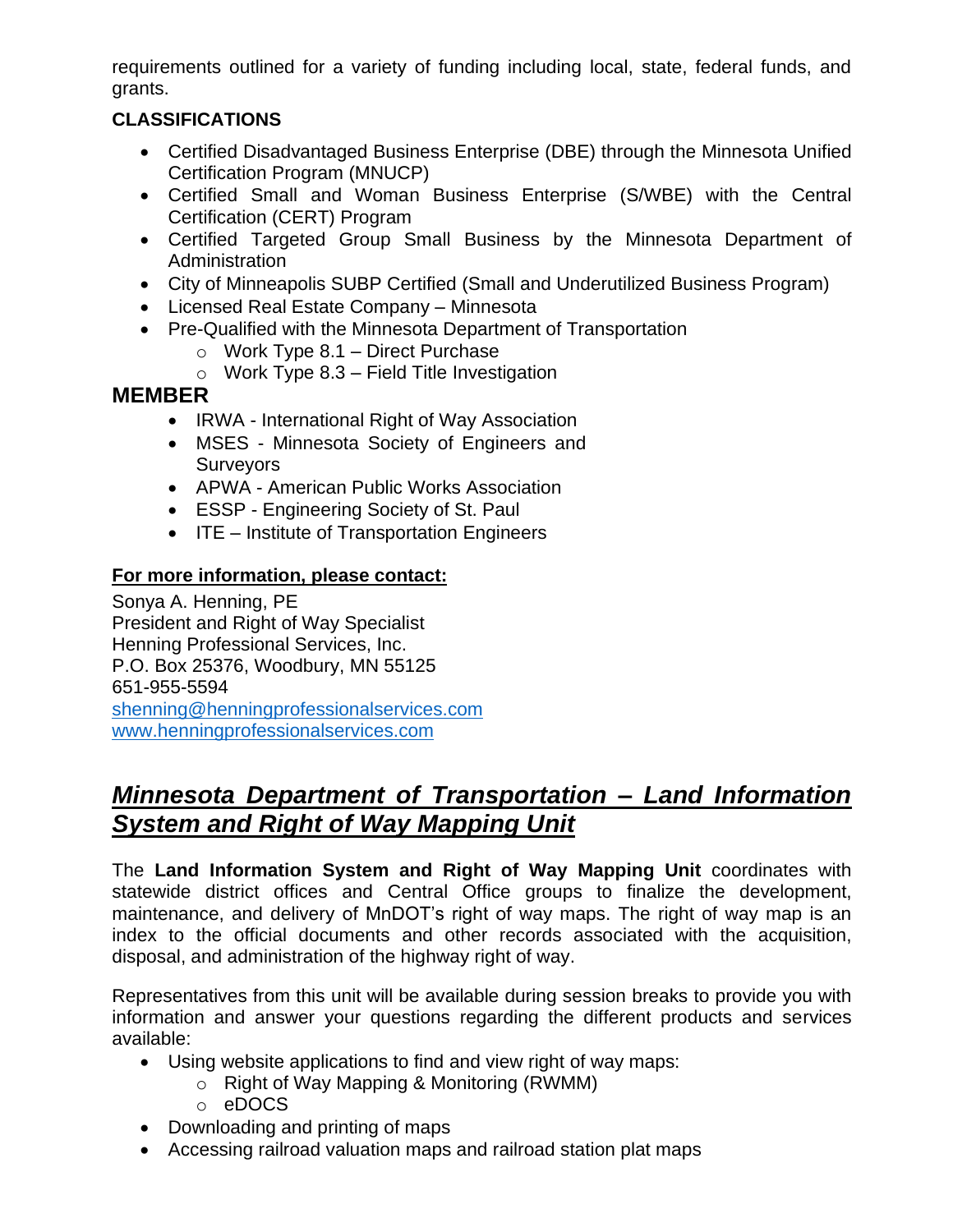- Finding MnDOT's Public Land Survey data in eDOCS
- GIS right of way boundary and preview upcoming GIS developments
- Using web-based tools for accessing other map resources including construction plans, right of way plats, monumentation plats, and commissioner orders

#### **For questions regarding right of way maps and their access contact:**

Jose Aguilar at [Jose.Aguilar@state.mn.us](mailto:Jose.Aguilar@state.mn.us)

## *Minnesota Department of Transportation – Recruitment Office*

At the Minnesota Department of Transportation, we strive to find talented employees with innovative ideas to advance Minnesota's nationally recognized transportation system. We endeavor to build the best team in the transportation industry and to ensure that Minnesota thrives with a safe, sustainable and leading-edge transportation system. Please stop by our display to find out more about what MnDOT has to offer or contact us at **[jobs.dot@state.mn.ut](mailto:jobs.dot@state.mn.ut) or 612-257-2388.**

## *SRF Consulting Group, Inc.*

SRF Consulting Group specializes in working with public sector agencies, including the Minnesota Department of Transportation, counties, and municipalities. We offer right of way and relocation services, engineering, landscape architecture and site development for infrastructure and transportation projects.

Complementing our full-service engineering capabilities, SRF's Real Estate Group offers comprehensive real estate services for transportation and infrastructure projects. We provide a full range of services required for acquisitions, including:

- Negotiations
- Relocation assistance
- Document preparation for offers and conveyance
- Title research
- Appraisals and review appraisals
- GIS property information services
- Field surveys and parcel sketches
- Legal descriptions
- Condemnation assistance
- Damage settlements
- Eminent domain assistance

#### **For more information about SRF, please contact:**

Ken Helvey, Principal, SRF Consulting Group, Inc. [khelvey@srfconsulting.com](mailto:khelvey@srfconsulting.com) OR [www.srfconsulting.com](https://gcc02.safelinks.protection.outlook.com/?url=http%3A%2F%2Fwww.srfconsulting.com%2F&data=04%7C01%7Clorianna.yang%40state.mn.us%7C04924b0794214d1cd62808d9409fa74c%7Ceb14b04624c445198f26b89c2159828c%7C0%7C0%7C637611877314670702%7CUnknown%7CTWFpbGZsb3d8eyJWIjoiMC4wLjAwMDAiLCJQIjoiV2luMzIiLCJBTiI6Ik1haWwiLCJXVCI6Mn0%3D%7C2000&sdata=%2BzBFKEU%2F7la5gJo3XoIK2Bo9RomxqaJp%2BILiS55vZCg%3D&reserved=0) Phone: 763-249-6785 Main Phone: 763-475-0010 3701 Wayzata Blvd., Suite 100 Minneapolis, MN 55416

### *Ulteig Engineers, Inc.*

Founded in 1944, Ulteig delivers comprehensive design, project management and technical & field services that strengthen infrastructure vital to everyday life, to public and private clients across the nation.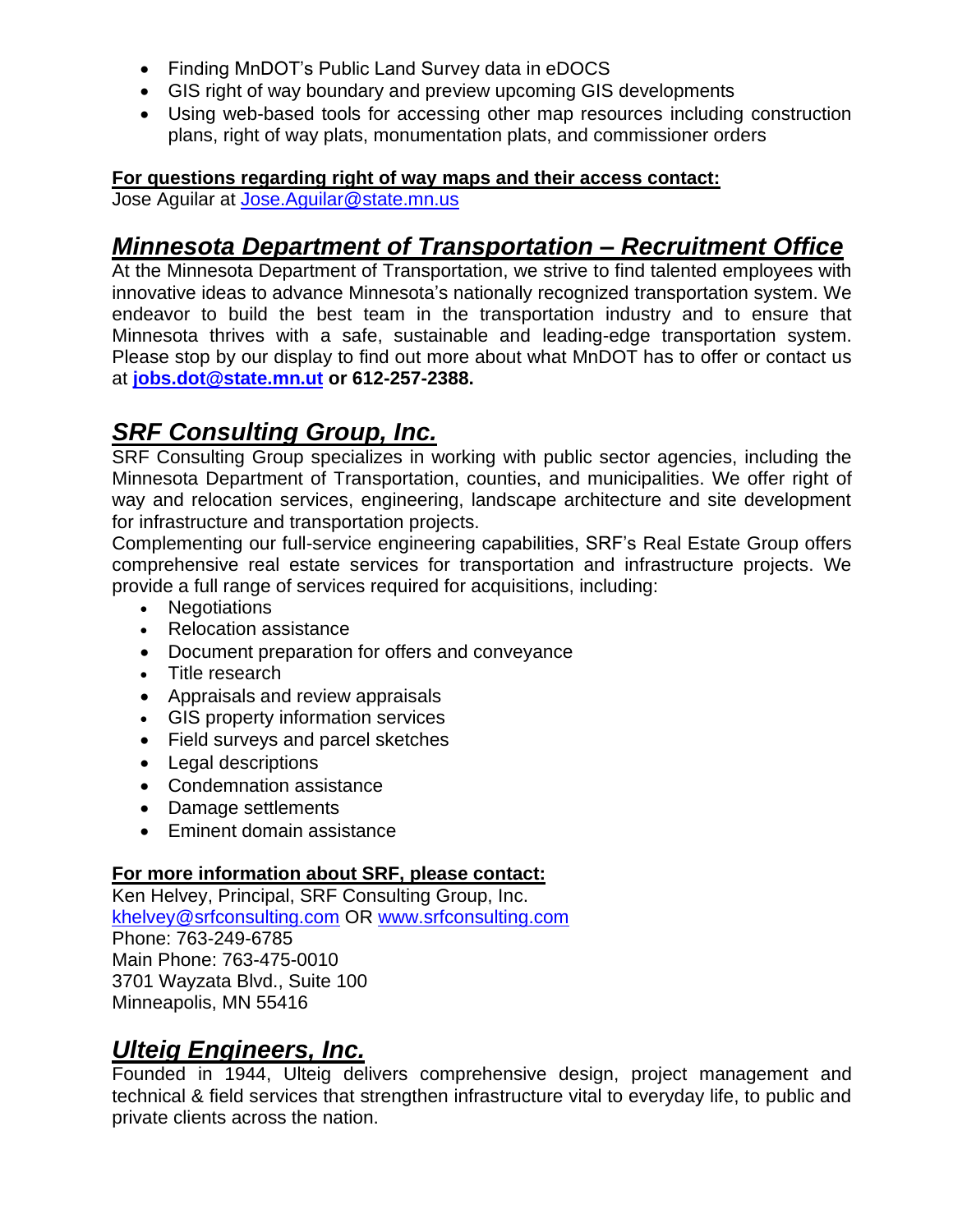Ulteig's Land Services professionals combine the practices of right of way acquisition, land surveying, and geographic information systems (GIS) to deliver successful outcomes. Ulteig's experienced professionals deliver site acquisition and right-of-way services for a wide range of projects, including transportation, large-scale electric transmission and pipeline corridors, municipal infrastructure, and wind and solar projects.

Ulteig has offices located in Detroit Lakes and St. Paul, MN; Fargo, Bismarck, and Williston, ND; Sioux Falls, SD; Denver, CO; Billings, MT, Cedar Rapids, IA and Austin, TX.

#### **Permitting/Routing**

Ulteig has the expertise and capabilities to secure all of your project's permitting needs and perform site and routing studies.

- Routing (route planning, site research, site qualification, GIS modeling, mapping and public outreach)
- Permitting (state, county, township, local, municipal and railroad)
- Right-of-way research

#### **Title Research**

Our experienced staff researches, identifies, and creates land ownership portfolios.

- Courthouse research Landowner database
- Tax information Title searches
- 
- Right-of-way maps Surveys
- 
- 
- 
- Plats  **Deeds and encumbrance procurement** 
	-
- Special considerations Aerial/GIS ownership maps

#### **Acquisition**

Ulteig's experienced real estate professionals diligently pursue and acquire the land rights required to build your project:

- Negotiations of all types Public information meeting
- Land value analysis Land appraisals
- 
- 
- 
- 
- Project Management Options to purchase
- Damage Settlements
- 
- Legal Descriptions Document preparation
- Exhibits  **Recordation**
- Special considerations Memorandum of agreement
- W-9  **Communication records** 
	-

#### **For more information, please contact:**

Lisa Brekkestran [lisa.brekkestran@ulteig.com](mailto:lisa.brekkestran@ulteig.com) 701-280-8518 – Office 701-799-7335 – Cell Phone

## *WSB & Associates, Inc.*

WSB is a design and consulting firm specializing in engineering, community planning, environmental, and construction services. Our staff of over 550 improve the way people engage with communities, transportation, infrastructure, energy and our environment. We offer services in over 30 complementary areas that seamlessly integrate planning, design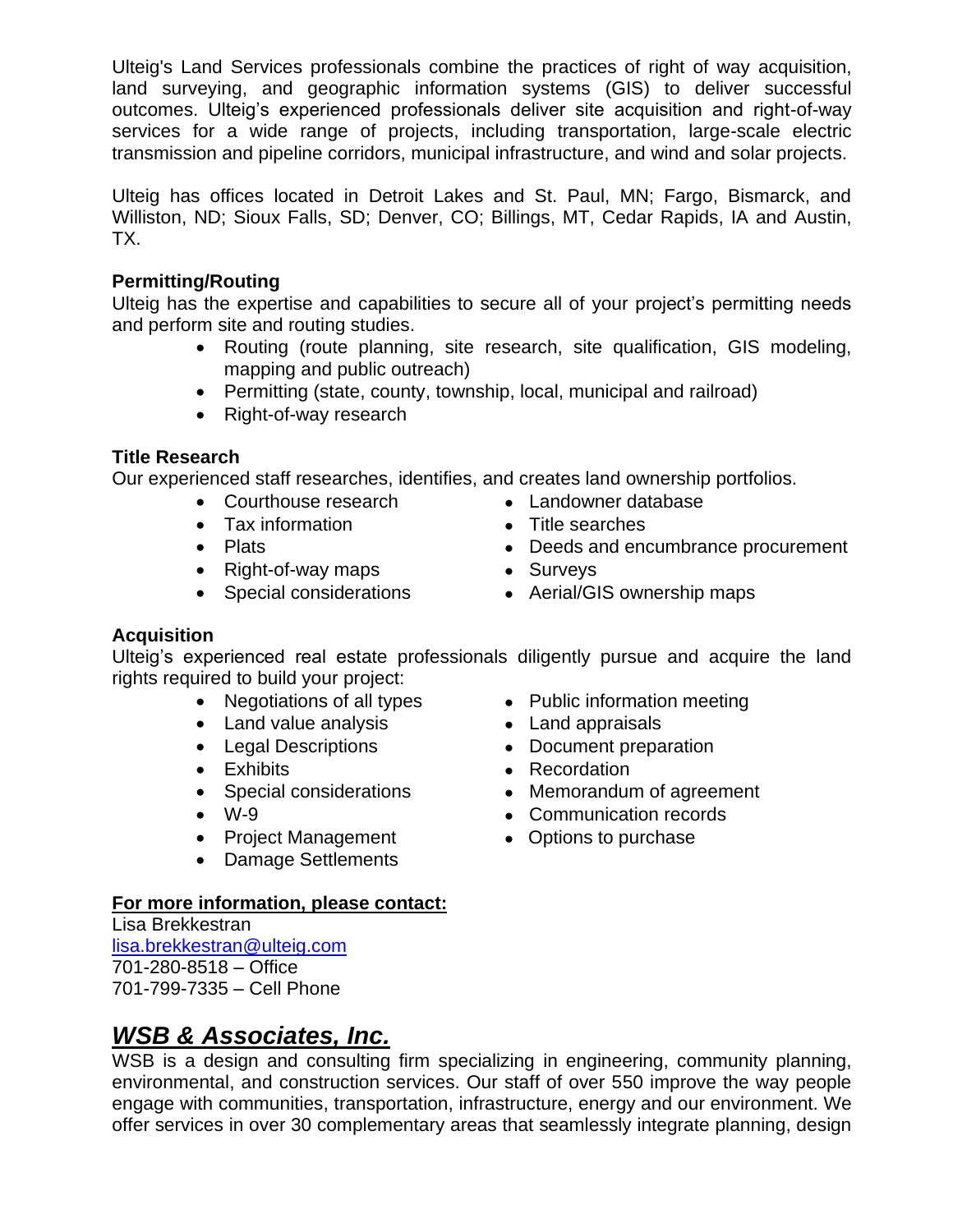and implementation. Our coast-to-coast client base is served from 15 offices in five states.

We share a vision to connect your dreams for tomorrow to the needs of today—the future is ours for the making.

Our right of way services include:

- Project scoping and cost estimates
- Project management, meetings, presentations
- Project/parcel setup
- Title research assistance
- Field title reports
- Legal descriptions, parcel sketches
- Survey staking, right of way plats
- Acquisition
- Relocation commercial and residential properties
- Federal/MnDOT Audit (R/W Certificate #1)
- Eminent domain assistance
- Right of entry
- Corridor preservation

WSB is prequalified by MnDOT in the following right of way work types and related services:

8.2 – Relocation Assistance 9.5 – Right of Way Surveys Level 1 and Level 2 9.6 – Land Surveys

8.1 – Direct Purchase 9.4 – Design/Location Surveys

- 
- 
- 8.3 Field Title Investigation 11.3 Construction Surveying
- 9.3 Production of Right of Way Plats

**For inquiries on any of your right of way questions, please contact:**

Penny Rolf – Director of Right of Way, [prolf@webeng.com](mailto:prolf@webeng.com) or call: 763-231-4868

# *WORKSHOP MEALS MENU*

#### **BREAKFAST BUFFET (Marina Dining Room):**

*Thursday, Sept. 30 and Friday Oct. 1 (at 6:30AM)*

**LUNCH (Minnesota Dining Room):**

*Wednesday, Sept. 29 (12pm) – "Build Your Own" Deli Sandwich & Soup*

*Thursday, Sept. 30 (11:30am) – "Italian Buffet"*

#### **DINNER (Lakeside Dining Room):**

*Wednesday, Sept. 29 (6:30pm): (BBQ Ribs & Tom Turkey & Dressing)*

*Thursday, Sept. 30 Dinner – YOU ARE ON YOUR OWN! (Check out Breezy Point's Marina Restaurant and Bar)*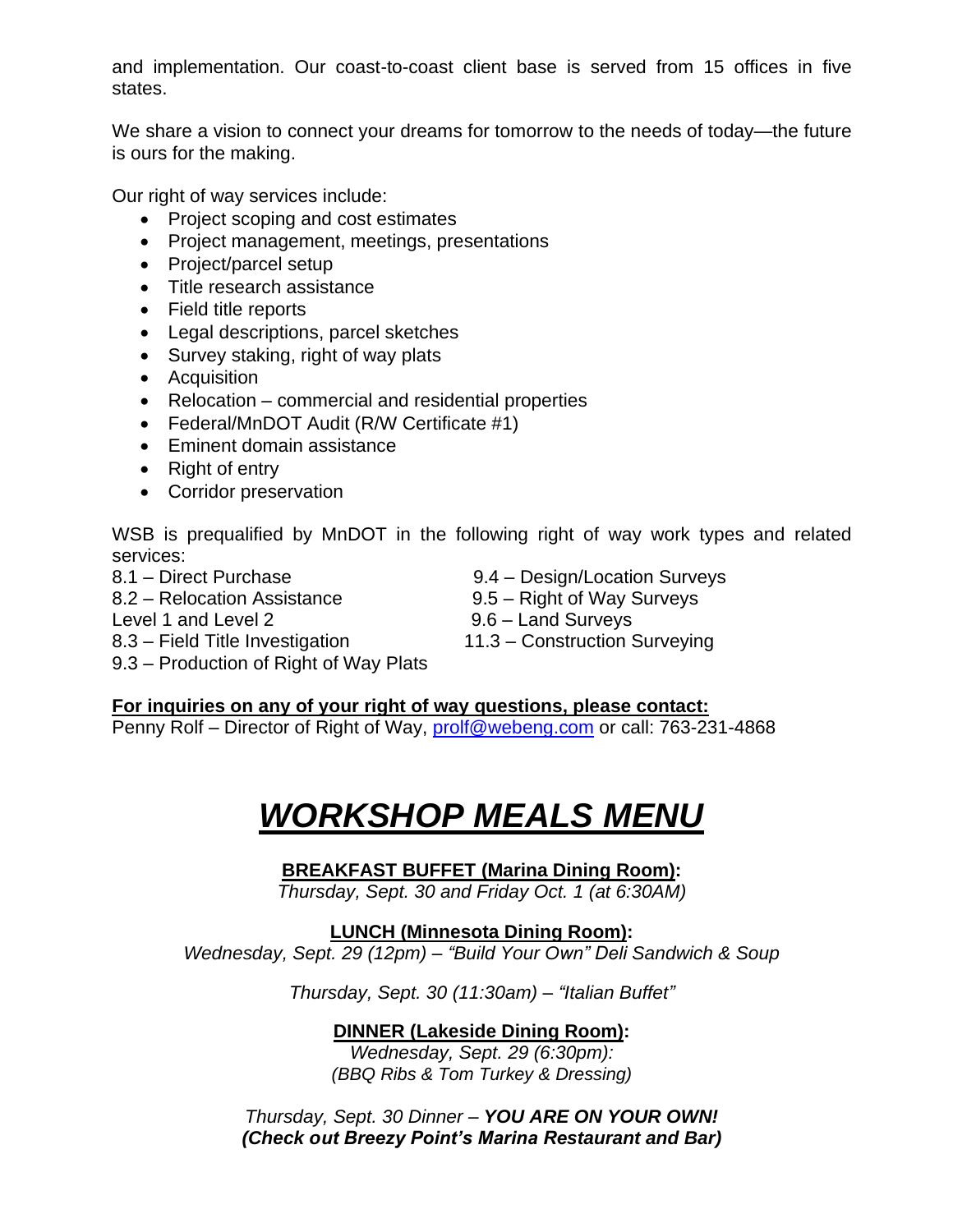# *WEBSITE ADDRESSES OF INTEREST*

Minnesota Department of Transportation, Office of Land Management – **<http://www.dot.state.mn.us/landmanagement/>**

The Minnesota Secretary of State – **<http://www.sos.state.mn.us/>**

Minnesota Department of Commerce – **<https://mn.gov/commerce/>**

Minnesota State Board of CLE – **<https://www.cle.mn.gov/>**

Minnesota State Bar Association - **<http://www.mnbar.org/>**

The Minnesota State Legislature – **<http://www.leg.state.mn.us/>**

National Highway Institute **– <https://www.nhi.fhwa.dot.gov/>**

International Right of Way Association **– [http://www.irwaonline.org](http://www.irwaonline.org/)**

Federal Highway Administration **– <https://highways.dot.gov/>**

Appraisal Institute – **<http://www.appraisalinstitute.org/>**

Kaplan Professional School – **[http://www.kaplan.com](http://www.kaplan.com/)**

Pearson VUE Uniform Licensing System for E-Government (Pulse Portal) – **<https://www.pulseportal.com/>**